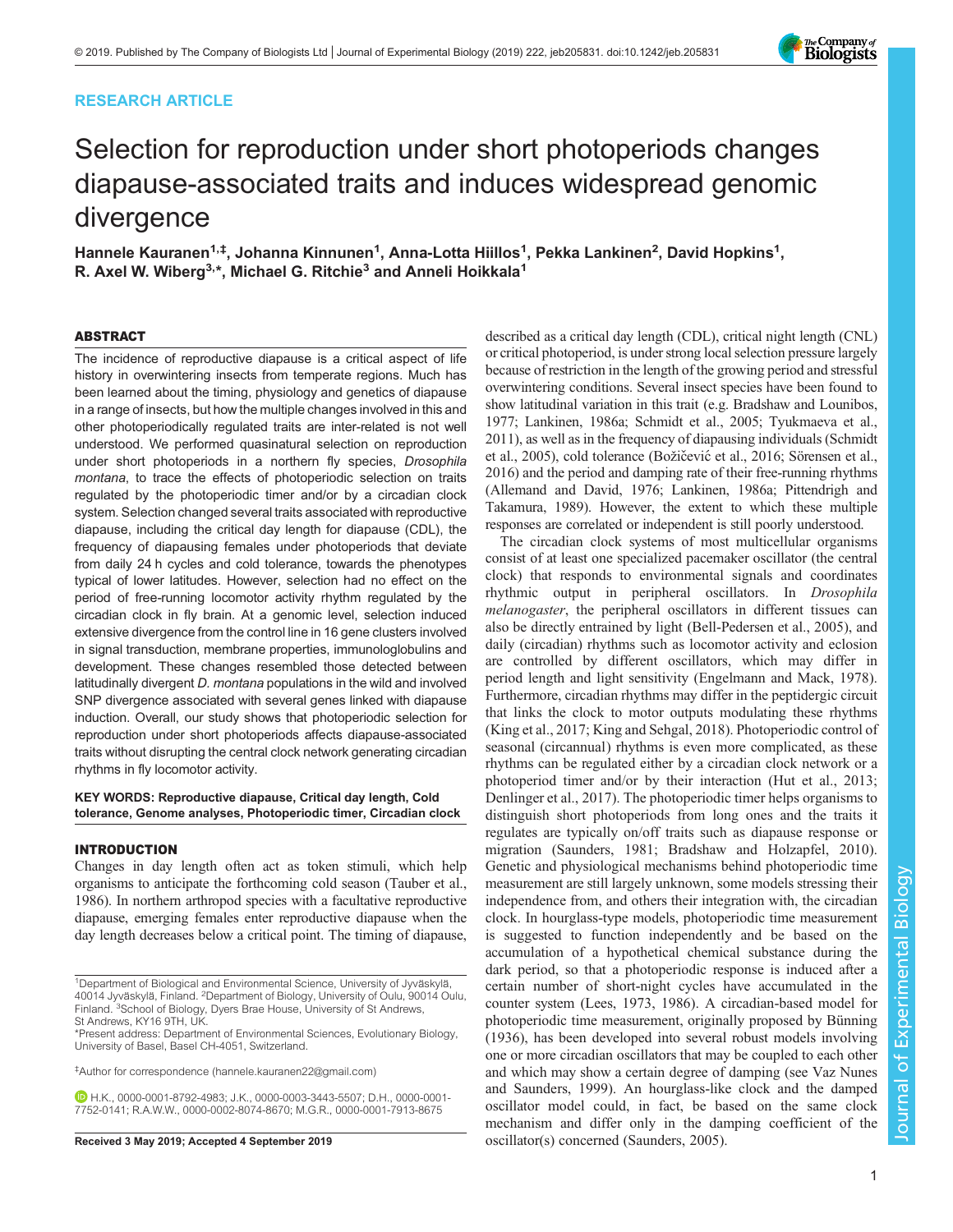Insect photoperiodic responses involve a sequence of events from photoreception and the measurement of night or day length to the accumulation of a hypothetical diapause titer in a counter mechanism and the downstream regulation of events leading to release or retention of neurohormones regulating diapause ([Saunders, 2014\)](#page-13-0). Both the measurement of successive photoperiods and their accumulation by the counter mechanism are likely to function under the circadian system [\(Saunders, 2012](#page-13-0)), while the downstream cascading system governing circadian behaviors and photoperiodic responses may be completely different ([Goto, 2013](#page-12-0)). [Denlinger et al.](#page-11-0) [\(2017\)](#page-11-0) suggested that rapid adaptive response in traits regulated by photoperiodic timer could occur without disrupting daily circadian organization even if one or a few circadian clock genes function pleiotropically as a phase reference point for the photoperiodic timer. Circadian clock output genes, whose dysregulation disrupts behavioral rhythms without affecting oscillations in the molecular clock itself, have been identified in several species [\(Omura et al.,](#page-12-0) [2016; King et al., 2017](#page-12-0); [King and Sehgal, 2018\)](#page-12-0). It is also becoming obvious that neurotransmitters and neuropeptides play a central role in regulating the production and/or release of hormones involved in diapause induction [\(Sim and Denlinger, 2013](#page-13-0); [Nässel et al., 2013](#page-12-0); [Andreatta et al., 2018](#page-11-0)). Reproductive diapause can further trigger a hormonal cascade, which induces changes in metabolism [\(Kubrak](#page-12-0) [et al., 2014\)](#page-12-0), increases cold tolerance [\(Vesala et al., 2012](#page-13-0); [Wallingford et al., 2016\)](#page-13-0) and reduces insects' mating drive and pheromone production [\(Ala-Honkola et al., 2018](#page-11-0)). However, there is still debate on whether changes in CDL and other photoperiodically regulated traits occur through local selection directed on the circadian clock system ([Pittendrigh and Takamura, 1987\)](#page-13-0) or directly on the traits involved [\(Bradshaw et al., 2003\)](#page-11-0).

Quasinatural selection, where the study organisms are transferred into altered environmental conditions over successive generations, offers an efficient way to examine the role of environmental factors in trait evolution and to study trait correlations and trade-offs ([Fry,](#page-12-0) [2003](#page-12-0)). For example, [Agrawal \(2000\)](#page-11-0) performed such selection inducing a host-shift in a polyphagous spider mite, Tetranychus urticae, and found evidence of a correlation between mites' performance on a novel host and their host-plant preference. The 'evolve and resequence' approach goes one step further by allowing evolutionary responses to selection to be examined at the genome level to identify diverged genomic regions and functional pathways, as well as localizing genes diverging under the altered selection regime ([Turner et al., 2011;](#page-13-0) [Burke, 2012;](#page-11-0) [Wiberg et al., 2017\)](#page-13-0). [Martins et al. \(2014\)](#page-12-0) used this technique and exposed Drosophila melanogaster flies to Drosophila C virus for 20 generations. After selection, they pool-sequenced treated and control lines and found two genome regions containing several candidate genes connected with an increased survival of the flies under different viral treatments.

We have used quasinatural selection, combined with the 'evolve and resequence' approach, to find out whether selection for reproduction under short photoperiods changes CDL and other traits associated with reproductive diapause, and whether it affects these traits directly or by modifying the action of the circadian clock network. The selection experiment was performed on a northern fly species, Drosophila montana, where the photoperiod is a key cue for the induction of adult reproductive diapause. This species shows robust latitudinal clines in CDL [\(Tyukmaeva et al., 2011;](#page-13-0) [Lankinen](#page-12-0) [et al., 2013](#page-12-0); Venera Tyukmaeva, P.L., J.K, H.K. and A.H., unpublished data) and in the frequency of diapausing females under light:dark (LD) cycles that deviate markedly from 24 h photoperiodic cycles in Nanda–Hamner (N–H) experiment (P.L.,

unpublished results). D. montana is one of the most cold-tolerant Drosophila species ([Kellermann et al., 2012\)](#page-12-0), and its cold-tolerance has been found to show variation between latitudinally and altitudinally distinct populations ([Vesala and Hoikkala, 2011](#page-13-0); R.A.W.W., unpublished results), as well as seasonal photoperiodic cold acclimation ([Vesala et al., 2012\)](#page-13-0). We hypothesize that if our selection affects CDL directly, and not through changes in the central circadian clock network, it should affect CDL and other diapauseassociated traits, but it should not disrupt fly locomotor activity rhythm, which is regulated by the central circadian clock [\(King et al.,](#page-12-0) [2017\)](#page-12-0). We also expect the genetic divergence of selection and control lines to resemble divergence detected among latitudinally distinct wild D. montana populations (R.A.W.W., unpublished data), and to include SNP variation associated with genes important in the photoperiodic control of CDL and other traits which diverge during selection.

## MATERIALS AND METHODS

# Quasinatural selection for reproduction under short-day (late summer) conditions

We established a genetically variable base population of *Drosophila* montana Stone, Griffen and Patterson 1941 by collecting 102 fertilized females from a northern Oulanka (Finland; 66.4°N) population in summer 2013. Species identification was performed by sequencing part of the mtDNA COI region of one progeny fly per female as described in [Simon et al. \(1994\),](#page-13-0) using forward and reverse primers: COI\_1F 5′-ATCTATCGCCTAAACTTCAGCC-3′ and COI\_1R 5′-ACTTCAGGGTGACCAAAAAAATC-3′. F<sub>3</sub> progenies of wild-caught D. montana females (about 10 virgin sexually mature females and males per progeny) were transferred into a population cage containing eight bottles with malt medium [\(Lakovaara, 1969\)](#page-12-0). The flies were allowed to mate and produce progeny in the cage for another 3 generations before starting selection [\(Fig. 1](#page-2-0)A). During selection, the flies were maintained in malt vials in wooden light-insulated cabinets, illuminated with compact fluorescent lamps (LedEnergie) with light intensity of 600–1100 lx during the photophase, in  $17 \pm 1$ °C. Length of the light period was decreased by 0.5 h in each generation in the chambers containing selection line replicates until the incidence of female diapause exceeded 50%. This helped us to keep the strength of selection close to 50% (keeping the flies continuously in the same day length would have lowered the diapause percentage and reduced selection strength in each generation; [Roff, 1994](#page-13-0)). Control line replicates were maintained through the experiment in constant 24 h light (LL) mimicking the light condition at Oulanka during flies' breeding season in early summer.

In generation  $F_6$ , 200 females and males were separated within 3 days of emergence. When sexually mature (∼3 weeks old), the flies were allowed to mate in malt vials for 48 h in groups of 10 flies of each sex. They were then transferred into fresh malt vials for further mating and egg laying and into new vials 3 times at 3 day intervals to prevent larval crowding. Half of the egg vials were transferred into 19 h:5 h light:dark (LD) (selection line; CDL of the base population) and the other half kept in LL (control line) before the flies of next generation flies started to emerge [\(Fig. 1](#page-2-0)B). The same procedure was repeated in generation 7 in respective photoperiods, using 100 sexually mature females and males per line, to establish 3 replicates for both lines ([Fig. 1C](#page-2-0)). In generations  $F_8-F_{15}$ , selection was continued with 100 females and 50 males per replicate for selection line replicates (half of the females were expected to enter diapause), and 50 females and 50 males for control line replicates ([Fig. 1](#page-2-0)D). In each generation, the flies were allowed to mate for 48 h in the same LD conditions in which they had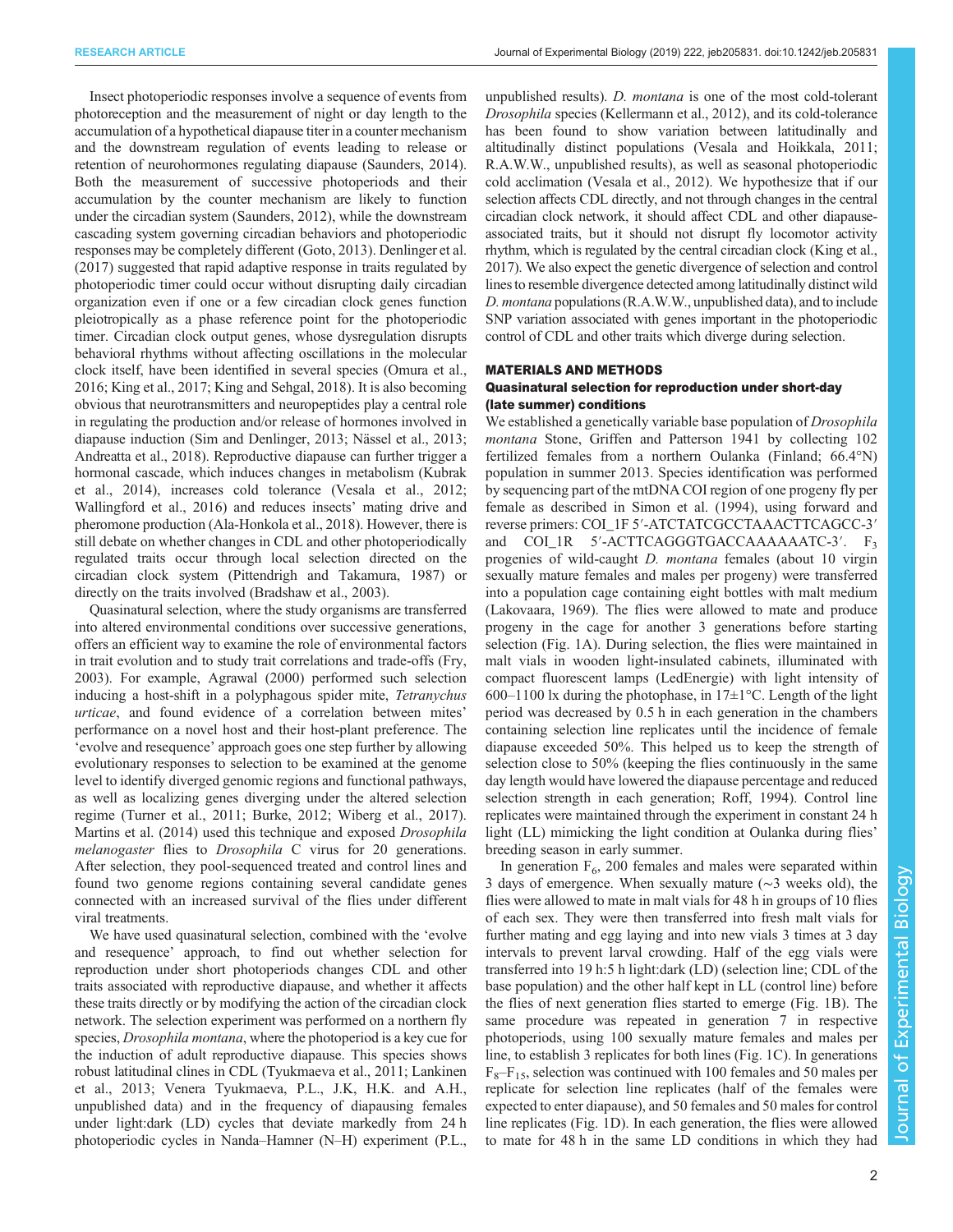<span id="page-2-0"></span>

Fig. 1. Procedure for quasinatural selection for reproduction under shorter day length, complemented with phenotypic and genotypic assays in Drosophila montana. The experiment was started by establishing a genetically variable base population (A), dividing the flies into two lighting conditions: LD 19:5 and LL (B) and establishing three replicates for each line (C). The flies of the selection line were transferred into 0.5 h shorter day length, when the female diapause percentage decreased below 50% in all replicates of this line, while control line flies were maintained in LL throughout the experiment (D). Phenotypic assays were performed before selection (generations  $F_6$  and  $F_7$ ; B,C), 2-4 generations after active selection (generations  $F_{17}$ - $F_{19}$ ) and after maintaining the flies for 8–10 months under diapause-inducing conditions (selection line) or in LL (control line; E). Generations shown on the right side and/or within the boxes refer to adult generation and fly numbers to one replicate of each line (both lines had three replicates from generation F<sub>8</sub>).

emerged, after which they were transferred into malt vials for egg laying as described above. The egg vials of selection line replicates were transferred in each generation into 0.5 h shorter photoperiods (in generation  $F_8$  progeny flies were kept in the same LD conditions as their parents because there were few flies, but this was compensated for by transferring the progenies into 1 h shorter photoperiods in the next generation).

The proportion of diapausing females was calculated in each generation by dissecting 77–100 females for each selection line replicate and about 50 females for the control line replicates after progeny production. Selection was completed in generation  $F_{15}$ , where the frequency of diapausing females increased above 50% in all selection line replicates. After finishing active selection, the selection line replicates were maintained in LD 15:9 (the final LD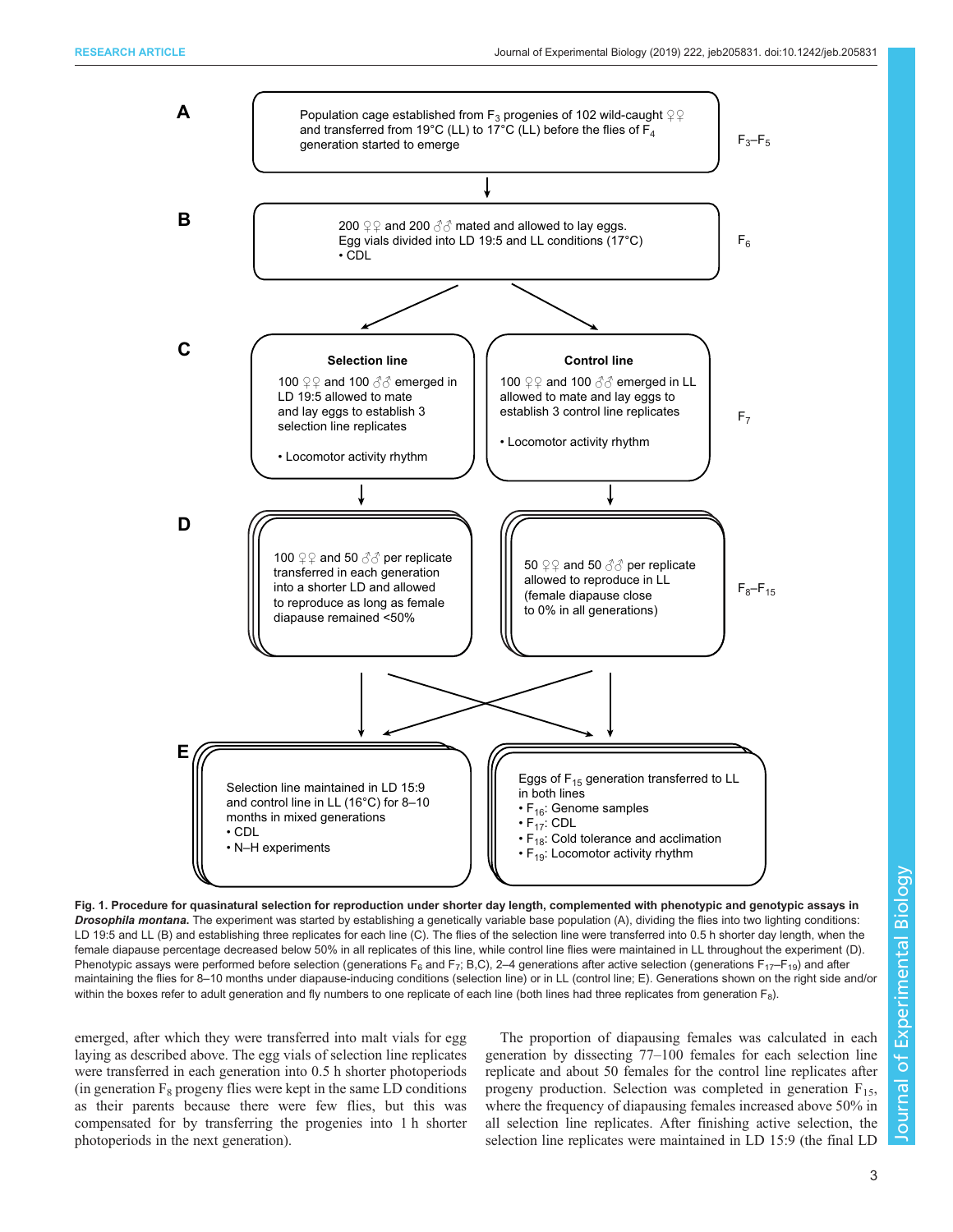<span id="page-3-0"></span>conditions used in the selection experiment) and the control line replicates in LL at 16°C in mixed generations.

# Phenotypic assays

To determine whether selection for reproduction under short photoperiods induced changes in CDL and other photoperiodically controlled traits, and whether it also affected traits thought to be regulated by circadian clocks, we assayed several phenotypic traits at one or more stages of selection experiment. The first set of phenotypic assays, including CDL and female locomotor activity rhythm, was performed in the base population ([Fig. 1](#page-2-0)B). CDL, cold tolerance and locomotor activity rhythm were analyzed for all selection and control line replicates 2–4 generations after selection had finished ([Fig. 1E](#page-2-0)). Prior to performing the latter assays, all line replicates were maintained in constant light (LL) for two to three generations to exclude possible nongenetic components of line differences according to the protocols of quasinatural selection [\(Fry, 2003](#page-12-0)). Generations where the assays were performed are given in [Fig. 1](#page-2-0).

The frequency of diapausing females under photoperiodic cycles that deviate from daily 24 h cycles in N–H experiments was studied using the flies that had been maintained in LD 15:9 (selection line replicates) and LL (control line replicates) in mixed generations in 16°C for 8 to 10 months after finishing active selection. These experiments, as well as the last CDL measurements, were performed in the University of Oulu (all other experiments were done in the University of Jyväskylä).

## Methods and regimes for fly phenotyping

Critical day length for diapause induction (CDL) was estimated from the photoperiodic response curves as the point where 50% of females enter diapause. Emerged flies were maintained under different LD cycles for 21 days in malt vials in similar cabinets as the ones used for fly maintenance during selection (compact LedEnergie fluorescent lamps with light intensity of 600-1100 lux during the photophase). After this, the reproductive stage of the females was determined by dissecting their abdomen and recording whether their ovaries contained at least one fully developed egg or whether they had entered diapause (characterized by small ovaries with no egg yolk; [Tyukmaeva et al., 2011\)](#page-13-0). The photoperiodic response curve of the base population females was plotted for the LDs 20:4, 19:5, 18:6, 17:7 and 16:8 in 17±1°C (N=59-95 females/

LD; exact sample sizes in Table 1). Respective curves for the control and selection line replicates after the experiment were drawn in LDs 21:3, 20:4, 19:5, 18:6, 17:7, 16:8, 15:9, 14:10 and 13:11 in 17±1°C (N=69–97 females/LD; more detailed information about the sample size can be found in Table 1) in generation F17.

CDL of selection and control line replicates was measured a second time 8 to 10 months after finishing active selection using the same protocol and similar cabinets. Here, the cabinets were illuminated with one white fluorescent lamp/chamber (9 W, Megaman, Germany) with light intensity of 300-1000 lux, and the photoperiodic response curves were drawn in LDs 19:5, 18:6, 17:7 and 16:8 for the selection line replicates and in LDs 22:2, 21:3, 20:4, 19:5 and 18:6 for the control line replicates in  $16\pm0.3\textdegree C$ (N=131–507 females/LD; exact sample sizes in Table 1).

The N–H experiment involves sets of experiments where a short light period (10–12 h) is usually coupled with varying lengths of dark periods so that the total period of the LD cycle varies between experiments [\(Nanda and Hamner, 1958](#page-12-0)). If the photoperiodic time measurement relies on the function of circadian clock(s), the peak amplitude of insect photoperiodic responses should fluctuate in a ∼24 h rhythm reflecting the period of the circadian oscillator. Based on our earlier N–H experiment [\(Kauranen et al., 2013\)](#page-12-0), we know that D. montana females do not show cycling amplitude peaks in their diapause response under changing night lengths, and in the present study, our main interest was focused on the effects of selection on females' overall tendency to enter diapause under these conditions. N–H experiments were performed on selection and control line replicates, which had been maintained in LD 15:9 and LL, respectively, in mixed generations in 17°C for 4 to 5 generations after finishing active selection. The study consisted of five separate experiments, performed in LD 12:6, 12:12, 12:24 12:36 or 12:72 (choice of these photoperiods was based on a previous N–H experiment; [Kauranen et al., 2013](#page-12-0)). In addition, a sample of flies was maintained in constant darkness (DD) to see if the females require light input to enter diapause. Experimental flies (87–388 females/each LD cycle or DD; specific information about the sample sizes can be found in [Table 2](#page-4-0)) were transferred into the climate chambers at the pupal stage in bottles containing malt medium, so that the bottles containing flies of one selection and one control line replicate were always in the same chamber. Cabinets were illuminated with compact fluorescent lamps (9 W, Megaman, Germany) with light intensity of 300–1000 lx during the

|                                       |           | LD   |      |      |      |      |      |      |      |       |       |
|---------------------------------------|-----------|------|------|------|------|------|------|------|------|-------|-------|
|                                       | Replicate | 22:2 | 21:3 | 20:4 | 19:5 | 18:6 | 17:7 | 16:8 | 15:9 | 14:10 | 13:11 |
| Base population $F_{17}$              |           |      |      | 78   | 94   | 95   | 80   | 59   |      |       |       |
| Selection                             |           |      | 86   | 89   | 90   | 84   | 81   | 94   | 89   | 87    | 76    |
|                                       |           |      | 85   | 69   | 83   | 86   | 87   | 81   | 86   | 86    | 89    |
|                                       |           |      | 90   | 81   | 86   | 93   | 78   | 74   | 82   | 87    | 89    |
| Control                               |           |      | 92   | 86   | 76   | 96   | 78   | 82   | 82   | 82    | 88    |
|                                       |           |      | 80   | 81   | 81   | 86   | 81   | 77   | 83   | 81    | 86    |
|                                       |           |      | 91   | 97   | 94   | 88   | 85   | 86   | 87   | 81    | 83    |
| 8-10 months after finishing selection |           |      |      |      |      |      |      |      |      |       |       |
| Selection                             |           |      |      |      | 138  | 223  | 303  | 313  |      |       |       |
|                                       |           |      |      |      | 143  | 282  | 332  | 247  |      |       |       |
|                                       | 3         |      |      |      | 131  | 507  | 494  | 355  |      |       |       |
| Control                               |           | 296  | 319  | 289  | 257  | 181  |      |      |      |       |       |
|                                       |           | 479  | 338  | 491  | 335  | 331  |      |      |      |       |       |
|                                       | 3         | 340  | 171  | 313  | 187  | 172  |      |      |      |       |       |

Table 1. Number of the studied flies in each LD condition when measuring CDL for base population and for selection and control line replicates both in generation  $F_{17}$  and 8–10 months after finishing active selection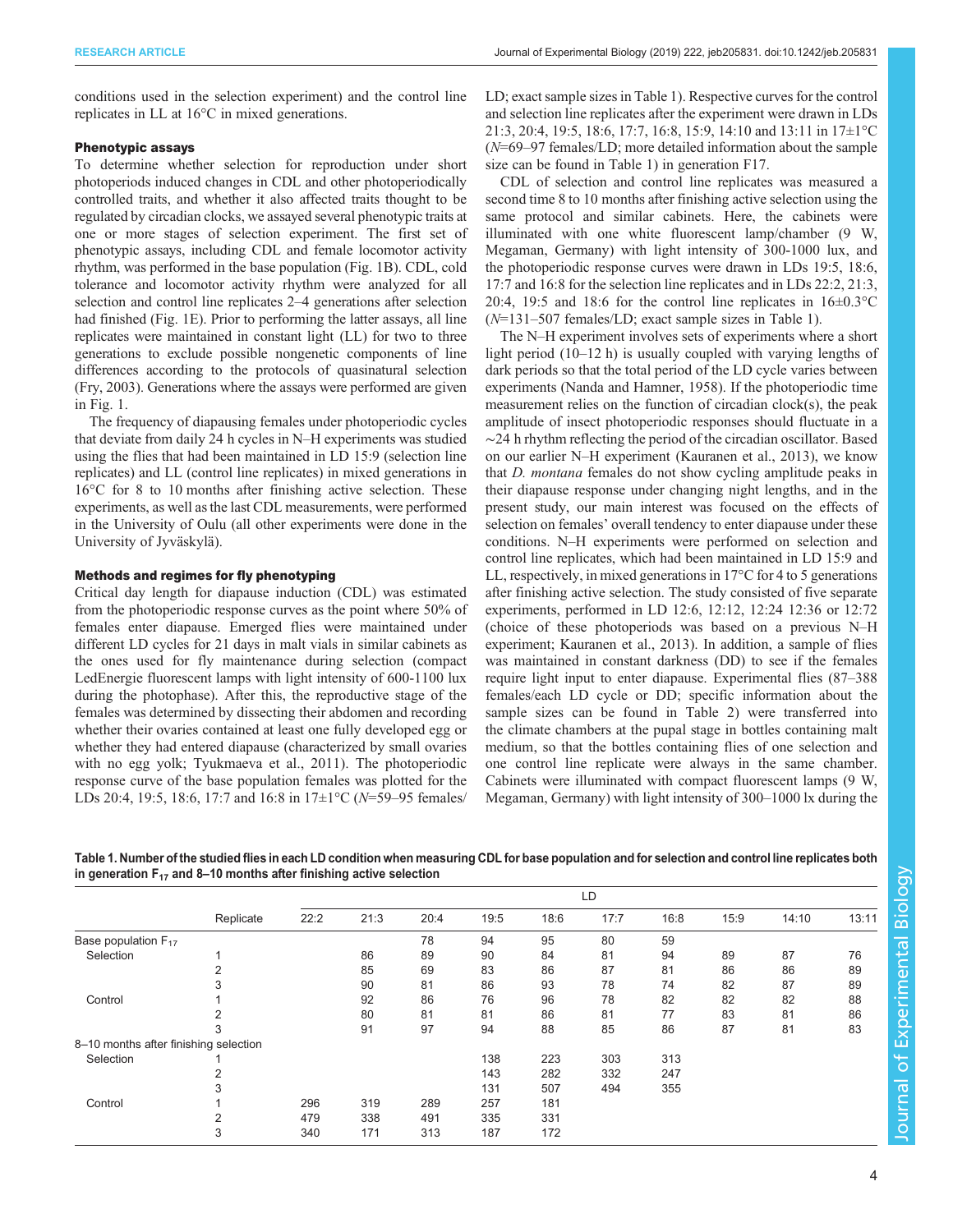<span id="page-4-0"></span>

| Table 2. Number of the studied flies in each LD condition and in |
|------------------------------------------------------------------|
| constant darkness (DD) in Nanda-Hamner experiment                |

|           |   |      | LD    |       |       |       |     |  |  |
|-----------|---|------|-------|-------|-------|-------|-----|--|--|
|           |   | 12:6 | 12:12 | 12:24 | 12:36 | 12:72 | DD  |  |  |
| Selection |   | 250  | 130   | 250   | 359   | 293   | 155 |  |  |
|           | 2 | 280  | 161   | 193   | 270   | 372   | 223 |  |  |
|           | 3 | 248  | 221   | 239   | 314   | 368   | 341 |  |  |
| Control   |   | 167  | 133   | 228   | 257   | 353   | 269 |  |  |
|           | 2 | 371  | 160   | 388   | 198   | 159   | 328 |  |  |
|           | 3 | 252  | 87    | 242   | 224   | 318   | 221 |  |  |

photophase at 16±0.3°C. Flies were kept in the chambers for  $21\pm2$  days until they reached maturity and then transferred into a freezer until the diapause state of all females was determined as explained above.

Cold tolerance of D. montana flies increases in response to a decreasing photoperiod in late summer and autumn ( photoperiodic cold acclimation; [Vesala et al., 2012](#page-13-0)), and to take this phenomenon into account, we measured the cold tolerance of selection and control line for the flies reared in LL and in LD 19:5, 17:7, 15:9 and 13:11. Parental females were allowed to lay eggs in the given LD conditions in successive 3 h periods and the emerging flies were collected at 12 h intervals, which allowed us to collect material evenly along the modal distributions of flies' pre-adult development time of each replicate. Each of the five samples per line replicate consisted of 16 males and 16 females, which were used in the experiments at the age of 20–27 days. Female reproductive stage was determined after the experiment as before. Flies' cold tolerance was measured using the critical thermal minimum  $(CT_{min})$  method [\(Overgaard et al., 2011\)](#page-12-0); the flies were transferred into a waterglycol bath in sealed vials in 16°C, after which temperature was decreased by 0.5°C min−<sup>1</sup> . The temperature when the flies entered chill coma (i.e. were no longer able to stand on their feet) was recorded as their  $CT_{min}$ . The total number of experiments was 64, and the males and females from different selection regimes and LDs were randomly assigned.

Locomotor activity rhythm of the flies was traced in Trikinetics Drosophila High Resolution Activity Monitors (Waltham, MA, USA) (N=27–32 females and males per replicate; see Table 3) with 9 consolidated infrared beams per tube. Flies were collected 1–2

days after emergence and entrained under LD 19:5 for 6 days, after which their free-running rhythmicity was measured in LL for 8 days at 17°C (see [Kauranen et al., 2012\)](#page-12-0).

## Genome scans

50 females of each selection and control replicate were frozen in generation  $F_{16}$  and stored at  $-20^{\circ}$ C. DNA was extracted from 10 females at a time and the extractions pooled into 6 samples of 50 flies (one for each replicate of the selection and control line). DNA extraction was made using CTAB solution (Applichem, BioChemica, Germany) with Proteinase K (Qiagen, Germany) treatment, followed by phenol–chloroform–isoamyl alcohol purification with RNAaseA (Qiagen, Germany) treatment. DNA concentration was checked using a Qubit spectrophotometer (Thermo Fisher Scientific, MA, USA) and the purity with TapeStation (Agilent Technologies, Santa Clara, CA, USA). Extracted DNA samples were sequenced at the Edinburgh genomics (Scotland, UK) facility using Illumina HiSeq X platform with 350 bp insert size and by 150 bp pair-end sequencing, achieving a coverage of about 200×.

Reads were trimmed to remove remaining adapter sequences and low-quality bases, using Trimmomatic v.0.32 ([Bolger et al., 2014\)](#page-11-0). Because of a general drop-off in DNA quality at the end of reads, all reads were first cropped to 145 bp and then clipped from the leading and trailing edges if base quality fell below 20. Reads were also clipped if the base quality fell below 20 in a sliding window of 5 bp, and finally any reads shorter than 100 bp were removed. Reads were mapped to the *D. montana* reference genome [\(Parker et al., 2018\)](#page-12-0) using bwa mem (v.0.7.7) ([Li, 2013](#page-12-0)). Samtools (v.1.3) [\(Li et al.,](#page-12-0) [2009\)](#page-12-0) was used to keep only properly paired reads and reads with a mapping quality greater than 30 ([Schlötterer et al., 2014\)](#page-13-0). Additionally, regions around indels were locally re-aligned with Picard v 2.14.1 (Broad Institute, [http://broadinstitute.github.io/](http://broadinstitute.github.io/picard) [picard\)](http://broadinstitute.github.io/picard) and GATK [\(McKenna et al., 2010; DePristo et al., 2011\)](#page-12-0). Finally, PCR duplicates were removed with samtools.

SNPs were called first with samtools mpileup and a newly developed heuristic SNP caller, PoolSNP [\(Kapun et al., 2018](#page-12-0) preprint). The minimum base quality to consider a read to be used for base calling was 15. An allele was considered if the number of reads supporting it was >4 across all populations. SNPs were called if the coverage was greater than 33 and less than the 95th percentile of coverage (as calculated for each contig separately). In

|  |  |  | Table 3. Locomotor activity rhythm parameters for the base population and the selection and control line replicates |  |  |  |
|--|--|--|---------------------------------------------------------------------------------------------------------------------|--|--|--|
|  |  |  |                                                                                                                     |  |  |  |
|  |  |  |                                                                                                                     |  |  |  |

|                 |           |   |    |         | LD(19:5)        |                  |          | LL             |                  |
|-----------------|-----------|---|----|---------|-----------------|------------------|----------|----------------|------------------|
|                 | Replicate |   | N  | $R$ (%) | Period (h)      | Power            | $R(\% )$ | Period (h)     | Power            |
| Base population |           | ç | 57 | 100     | $23.9 \pm 0.04$ | 205.5±13.3       | 73.7     | $26.1 \pm 0.4$ | $53.0 \pm 6.7$   |
| Selection       |           | Q | 32 | 87.5    | $24.1 \pm 0.1$  | $111.8 + 11.1$   | 71.9     | $26.2 \pm 0.5$ | $53.2 \pm 5.4$   |
|                 |           | ď | 32 | 93.8    | $24.1 \pm 0.2$  | $94.0 \pm 9.3$   | 56.3     | $25.6 \pm 0.6$ | $58.6 \pm 9.4$   |
|                 | 2         | ¥ | 22 | 86.4    | $24.0 \pm 0.1$  | $165.9 \pm 16.3$ | 77.2     | $25.9 \pm 0.6$ | $114.7 \pm 18$   |
|                 |           | ď | 25 | 88      | $23.8 \pm 0.1$  | 155.6±19.8       | 72       | $24.9 \pm 0.3$ | $93+7.7$         |
|                 | 3         | ¥ | 32 | 87.5    | $24.2 \pm 0.1$  | $124.4 \pm 9.1$  | 68.8     | $25.4 \pm 0.5$ | 65.8±10.2        |
|                 |           | ď | 29 | 100     | $23.9 \pm 0.1$  | 139.8±16.7       | 75.9     | $24.5 \pm 0.7$ | $80.8 \pm 7.9$   |
| Control         |           | Q | 32 | 71.9    | $23.6 \pm 0.3$  | 141.8±11.9       | 46.7     | $24.5 \pm 1.0$ | $70.5 \pm 8.5$   |
|                 |           | ď | 32 | 65.6    | $23.9 \pm 0.2$  | $82.1 \pm 13$    | 58.0     | $26.1 \pm 0.7$ | $94 + 21$        |
|                 | 2         | Q | 36 | 63.9    | $24.2 \pm 0.2$  | $91.5 \pm 12.7$  | 66.7     | $25.3 \pm 0.6$ | $105 \pm 17.6$   |
|                 |           | ď | 29 | 75.9    | $24 \pm 0.3$    | $105.2 \pm 16$   | 66.7     | $25.3 \pm 0.6$ | 105±17.6         |
|                 | 3         | ¥ | 31 | 71      | $24.1 \pm 0.2$  | $120.7 \pm 15.5$ | 54.4     | $24.8 \pm 0.5$ | $86.1 \pm 11.4$  |
|                 |           | ď | 30 | 86.7    | $23.9 \pm 0.1$  | 141.1±16.6       | 84.4     | $25.8 \pm 0.6$ | $108.9 \pm 12.5$ |

N, number of individuals tested; R, percentage of rhythmic flies; LD, light–dark cycle used in entrained conditions; LL, constant light; Period, length of the intrinsic day of the flies in hours; Power of periodogram test was defined as the amplitude of the peak only for the rhythmic flies from Lomb–Scargle periodogram with significance level P<0. 05. Values are means±s.e.m.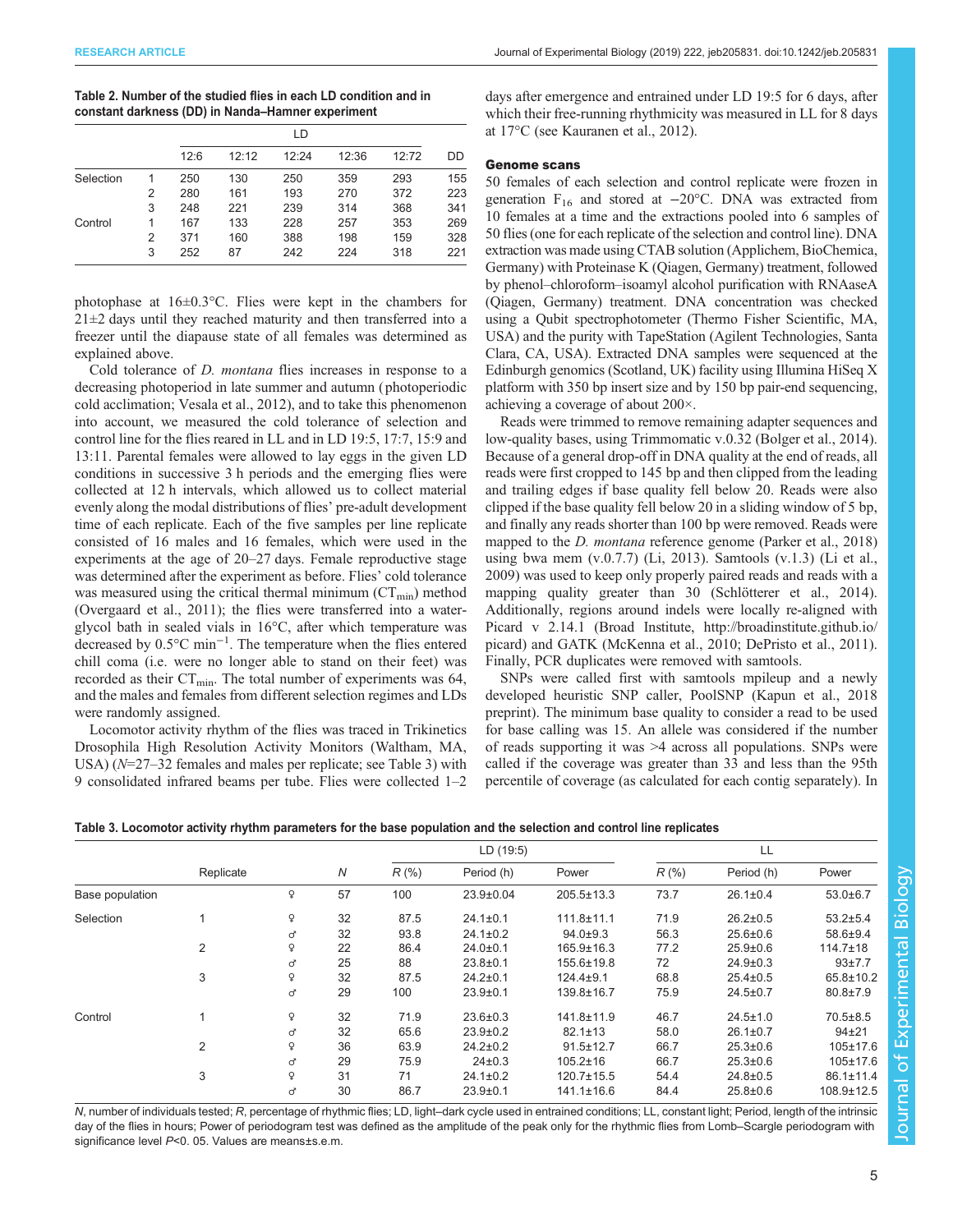total, 4,297,404 SNPs were called for further analysis. Furthermore, 1,312,706 SNPs could be placed on 4 autosomal linkage groups and the X-chromosome using an available linkage map ([Parker](#page-12-0) [et al., 2018\)](#page-12-0).

#### Statistical analysis

All statistical analyses were performed with R 3.5.1 [\(https://cran.r](https://cran.r-project.org/)[project.org\)](https://cran.r-project.org/). For all regression type models mentioned below model selection was done by assessing the best-fitting models with Akaike information criterion using the AIC function and log-likelihood tests using the anova function in R.

#### Critical day length for diapause induction (CDL)

For the analysis of the CDL responses the data were made binary, with values of 0 for diapausing female and 1 for non-diapausing female. To determine the CDL for the base population and the selection and control line replicates, the photoperiodic response curves (females' diapause percentages under different LDs) were analyzed by a dose response model using the drm function from the drc R package [\(Ritz et al., 2015](#page-13-0)). This package fits a range of models with sigmoid or biphasic distributions, and here we are predicting the proportion of diapausing females as the response that occurs per change (i.e. 'dose') in hours of light in the LD cycle. The best-fitting model was chosen using a lack-of-fit test and AIC scores using the mselect and modelFit functions [\(Ritz et al., 2015\)](#page-13-0). This lack-of-fit test uses an approximate F-test to compare dose-response models with different parameters to a more general ANOVA model to see which is the best fitting ([Bates and Watts, 1988\)](#page-11-0). This model was fitted with a three-parameter Weibull function (coded in the function as 'fct=W2.3' in R), where upper limit of the model is set equal to 1.

#### Nanda–Hamner experiment

Differences in the percentage of diapausing females in the selection and control line replicates under different photoperiods (12 h light+6, 12, 24, 36 or 72 h dark) or constant darkness (DD) was tested for each LD or DD period with a generalised linear mixed model (GLMM) with a bimodal distribution and a logit link function. Here, selection regime (selection or control) was used as a fixed factor and replicate as a random factor. As the six LD/DD cycles were tested separately, P-values for comparisons between selection and control lines were corrected using Bonferroni correction for multiple testing.

#### Cold tolerance

Differences in the  $CT_{min}$  values of the flies were tested using a linear mixed model (LMM) and fitted using maximum likelihood (ML) and lmer function in R. Selection regime (selection or control line), LD (expressed as hours of light) and fly reproductive type (male, diapausing female and non-diapausing female), and their interactions, were used as fixed factors and replicate as a random factor. For interpretation, this model was fitted to a type II ANOVA with P values computed with a Wald test and interpretation aided by interaction plots produced from the LMM model.

# Locomotor activity rhythm

The locomotor activity data were analyzed with the ActogramJ program [\(Schmid et al., 2011;](#page-13-0) available at [https://imagej.net/](https://imagej.net/ActogramJ) [ActogramJ](https://imagej.net/ActogramJ)) to trace the rhythmicity of the flies and to determine the length of the period  $(\tau)$ , i.e. the length of the fly's intrinsic day in LL. Rhythmicity of the flies was determined from females' daily activity rhythm profiles by displaying the data as double-plotted actograms (48 h plots) both under entraining (LD) and free-running conditions (LL) and using the Lomb–Scargle periodogram method with

a significance level of 0.05. The power of the Lomb–Scargle periodogram analysis was defined as the amplitude of the peak only for the rhythmic flies from Lomb–Scargle periodogram with significance level  $P<0.05$ . Flies that did not survive throughout the experiment (both entrained and free-running conditions) were excluded from the analysis. For more detailed information on the locomotor activity analysis, see [Kauranen et al. \(2012\).](#page-12-0)

The data were made binary with values of 0 for arrhythmic flies and 1 for rhythmic flies to determine whether selection had affected flies' ability to retain their activity rhythm in constant light (LL). A fly was determined to be rhythmic if the periodogram analysis detected significant periodicity in its activity rhythm measured across several consecutive days (the significance level in the Lomb– Scargle periodogram analysis was adjusted to 0.05). Only the flies possessing a clear entraining rhythm in 19:5 LD were used in the analysis. We analyzed the instance of rhythmicity with generalized linear models (GLM) with bimodal distribution and a logit link function. Here, selection treatment (baseline, selection or control) and sex were used as fixed factors. As there were no significant differences between the models of control and selection line data with or without replicates (likelihood ratio test, d.f.=1,  $\chi^2$ =1.22, P=0.26) or sex (likelihood ratio test, d.f.=1,  $\chi^2$ =2.5, P=0.26), we dropped replicate and sex from the model and compared the selection and control lines to the base line directly. To examine whether selection had affected the length of the period of flies' activity rhythm, the difference in the length of the period between LD and LL treatment was first calculated for each fly. The data were then analyzed with a linear mixed model (LMM) using restricted maximum likelihood estimation (REML), where selection regime (selection or control) and sex were used as fixed factors and replicate as a random factor. Only flies possessing a clear entraining rhythm in 19:5 LD were used in analysis.

# Identifying consistent allele frequency differences between selection and control lines and detecting annotated gene clusters and genes with divergent SNPs

SNPs with a consistent allele frequency difference between treatment groups, across replicates, were identified with GLMs using a quasibinomial error distribution ([Wiberg et al., 2017](#page-13-0)). The model structure was:

$$
y \sim \text{treatment} + e,\tag{1}
$$

where  $y$  is read count of the alternative alleles in each sample, 'treatment' is the experimental evolution treatment for each sample, and e is a quasibinomially distributed error term. P-values were converted to q-values using the qvalue R package ([Storey et al.,](#page-13-0) [2015\)](#page-13-0). A q-value cutoff of 0.05 was chosen to correct the FDR for multiple testing. The closest genes to each SNP were identified by using the closestBed tool from BEDtools (v.2.27.0) [\(Quinlan and](#page-13-0) [Hall, 2010\)](#page-13-0) and the D. montana reference genome annotation [\(Parker](#page-12-0) [et al., 2018\)](#page-12-0). A SNP was associated with a gene if it lay within 10 kb up- or downstream of the gene start and end coordinates.

We also performed a transcription factor (TF) binding motif enrichment analysis using the AME tool (with default options) in the MEME suite and the Fly Factor Survey ([http://mccb.umassmed.](http://mccb.umassmed.edu/ffs/) [edu/ffs/\)](http://mccb.umassmed.edu/ffs/) database of TF binding motifs [\(Bailey et al., 2009](#page-11-0); [Buske](#page-11-0) [et al., 2010\)](#page-11-0). We used the regions 30 bp up- and downstream of top SNPs as input.

Finally, we ran functional annotation clustering with DAVID  $(v.6.8)$ [\(Huang et al., 2009a,b\)](#page-12-0) using the *Drosophila virilis* annotation as a background set. Additionally, phenotypic enrichment analysis was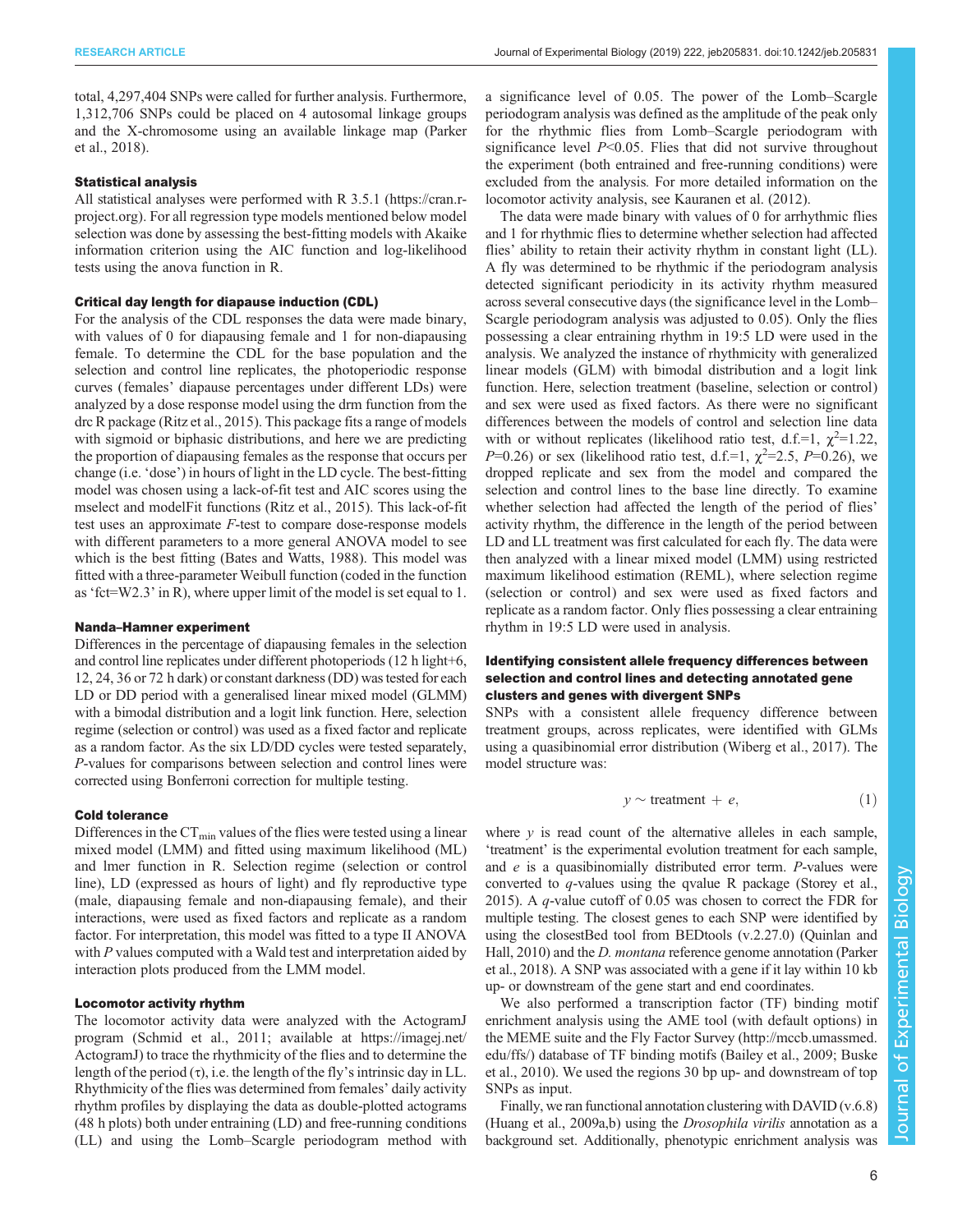performed with DroPhEA [\(Weng and Liao, 2011](#page-13-0)) to test for enrichment of known phenotypes within the phenotype levels 2 through 7.

## RESULTS

# Quasinatural selection for reproduction under short-day conditions reveals genetic variation and plasticity in CDL

The percentage of diapausing females varied over the course of selection between 22 and 53% in selection line replicates (it only remained below this in generation  $F_8$ ), while in control line replicates, respective percentages varied between 0 and 8%. Selection was stopped in generation  $F_{15}$ , when more than 50% of the females of each replicate entered diapause under 15:9 LD. CDLs of the base population and the selection and control line replicates were determined from the photoperiodic response curves as the point where 50% of the females enter diapause (Fig. 2). In the base population, CDL was 19.4:4.7 LD, and two generations after the end of selection (generation  $F_{17}$ ) the mean CDL over the three selection line replicates was 17.5:6.5 LD and the three control line replicates 18.7:5.3 LD. CDL of the selection line was significantly shorter than those of the base population  $(1.82 \text{ h}; \text{ Est.} = 1.22, \text{h})$ s.e.=0.06,  $t=20.45$ ,  $P<0.001$ ) or the control line (1.27 h; Est.=1.19, s.e.= $0.03$ ,  $t=36.09$ ,  $P<0.001$ ), while the difference between the base population and the control line was not significant (0.55 h; Est.=0.03, s.e.=0.05,  $t=0.66$ ,  $P=0.509$ ). Selection had no effect on female diapause propensity under short-day conditions (day lengths of 16 h or shorter), where the diapause percentages were close to 100% in both lines.

Photoperiodic response curves and CDLs of the control and selection line replicates were measured again after 8–10 months of relaxed selection, prior to performing N–H experiments. Here, the CDLs of the three selection line replicates were 17.5:6.5, 17.4:6.6 and 17:7 LD and for the three control line replicates 20.5:3.5,

20.2:3.8 and 20.2:3.8 LD, with a strongly significant difference in the mean dose response of two lines (Est.=2.62, s.e.=0.07,  $t=36.7$ ,  $P<0.001$ ).

# Selection decreases female diapause propensity under exotic photoperiods towards the southern phenotype

N–H experiments revealed a clear connection between CDL and females' diapause frequency under the photoperiods that deviate from 24 h cycles: females' tendency to enter diapause was significantly lower in selection line replicates (short CDL) than in control line replicates (long CDL) in all unnatural LDs and DD  $(P<0.001)$ , but not in 12:12 LD conditions [\(Table 4, Fig. 3\)](#page-7-0). The difference was particularly large in the shortest scotophase (12:6 LD), where CNL (6 h) was shorter than the CNL of the selection line replicates in critical photoperiod (CDL 17.7; CNL 6.3 h). D. montana females with a long northern-type CDL have also been found to enter diapause under photoperiods that deviate from 24 h cycles in N–H experiments more frequently than those having a short southern-type CDL in wild clinal populations (P.L., unpublished data).

# Cold tolerance is affected by photoperiod, reproductive type and marginally by selection regime

Cold tolerance of the selection and control line males and the non-diapausing females of selection line increased  $(CT_{min}$  value decreased) towards shorter day lengths, while the diapausing females of both lines showed no changes in their cold tolerance and the non-diapausing females of control line even showed a slight decrease in this trait ([Fig. 4\)](#page-8-0). Control line males had about 0.5°C lower  $CT_{min}$  values than the selection line males in all LDs, and the cold tolerance of diapausing females in all LDs was as low as that of the males of the same line under the shortest photoperiod [\(Fig. 4\)](#page-8-0). The replicates explained only 3.77% of variance in flies' coldtolerance. Changes in  $CT_{\text{min}}$  values were significant across both of



Fig. 2. Photoperiodic response curves (PPRCs) for the base population (N=59-95) and for the D. montana selection and control line replicates and their means in generation  $F_{17}$  (N=69–98 per replicate). Lines are dose-response modeled predictions. Exact sample sizes for each time point/replicate are shown in [Table 1](#page-3-0). Arrows indicate the estimated CDLs of base population (19.4:4.7 LD) and the average critical day lengths (CDL) of selection (A; 17.5:6.5 LD) and control lines (B; 18.7:5.3 LD).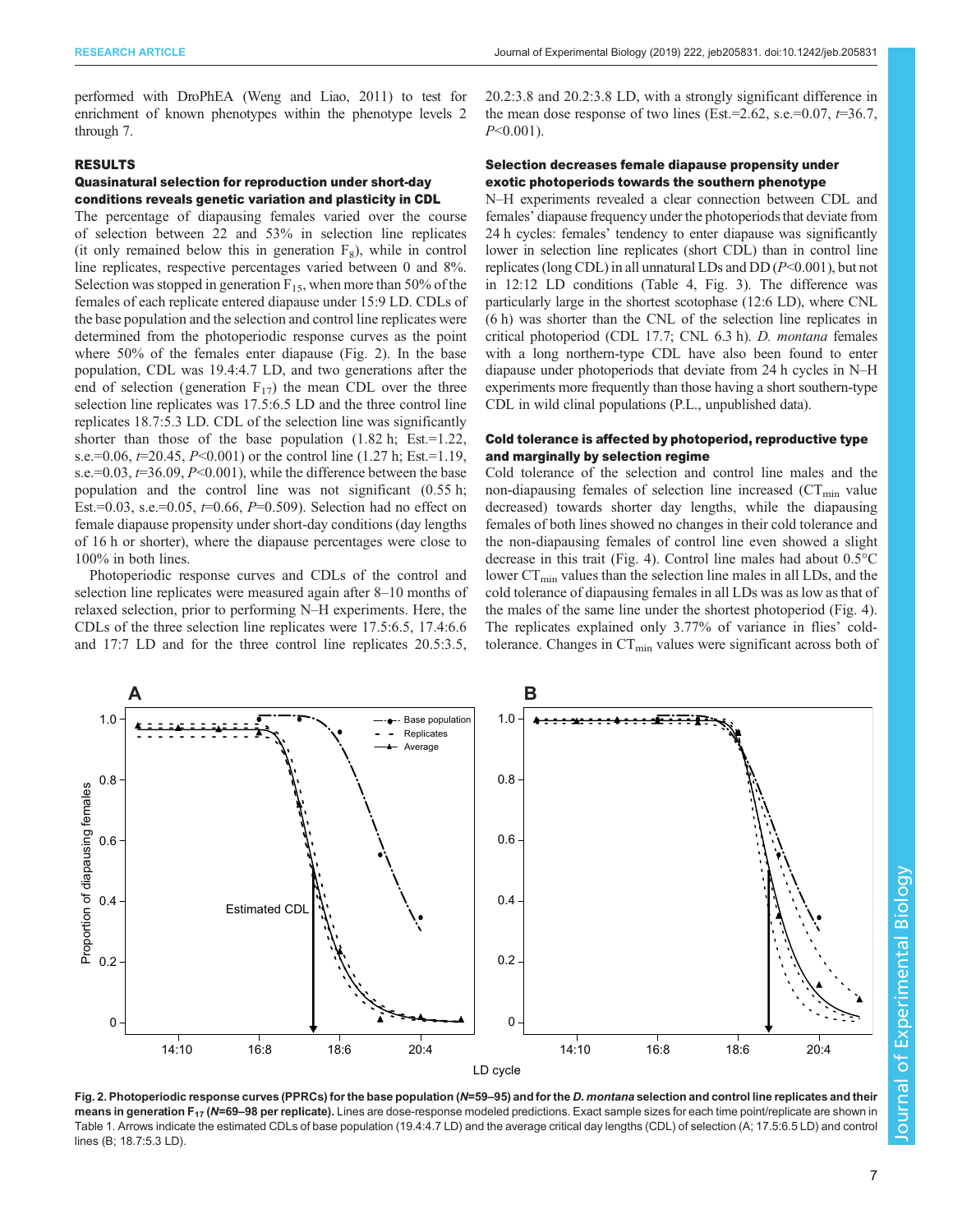<span id="page-7-0"></span>Table 4. General linear mixed model results for Nanda–Hamner experiment: differences in the percentage of diapausing females in the selection and control line replicates under different photoperiods or constant darkness (DD)

|            | $\chi^2$  | d.f. | P-value |
|------------|-----------|------|---------|
| LD $12:6$  | 91.40     |      | < 0.001 |
| $LD$ 12:12 |           |      |         |
| LD $12:24$ | 14.42     |      | < 0.001 |
| LD 12:36   | 19.75     |      | < 0.001 |
| LD 12:72   | 43,238,00 |      | < 0.001 |
| DD         | 88.17     |      | < 0.001 |

Selection regimes (selection or control) were used as fixed factors and replicate as a random factor. P-values for comparisons between control and selected lines for the five LD and one DD cycles were corrected using Bonferroni P values correction. Residuals d.f.=3. Significant P-values are shown in bold.

the LD conditions and between the fly reproductive types (males and non-diapausing and diapausing females; [Table 5\)](#page-8-0), while the difference between the selection conditions remained on the borderline of significance [\(Table 5](#page-8-0)). Furthermore, there were strongly significant interactions between fly reproductive type and LD and selection regime, but the three-way interaction was not significant ([Table 5\)](#page-8-0). Photoperiodic cold acclimation was most clear in males, where the cold tolerance increased by an estimated 0.15°C per 1 h decrease in photoperiod.

## Selection increases the proportion of rhythmic flies but has no effect on flies' free-running rhythm

The locomotor activity rhythm of the flies was studied under both entraining (19:5 LD) and constant light (LL) conditions, the latter representing flies' free-running rhythmicity. In 19:5 LD, all base population females were rhythmic (males were not studied), while in selection and control line replicates, the percentage of rhythmic flies varied 86.4–100% and 63.9–86.7%, respectively ([Table 3](#page-4-0)). In LL, the selection line flies showed higher free-running rhythmicity than the control line flies (GLM: Est.=  $0.62$ , s.e.= $0.28$ ,  $z= 2.22$ ,  $P=0.027$ , while the differences between the base population and the selection (GLM: Est.=0.30, s.e.=0.32,  $z=0.9$ ,  $P=0.367$ ) or the control line (GLM: Est.=−0.25, s.e.=0.32,  $z=-0.75$ ,  $P=0.452$ ) were not significant (see [Table 3\)](#page-4-0).

Rhythmic flies possessed a clear evening-activity peak in 19:5 LD, and most flies also maintained this peak in LL. However, the length of the free-running period  $(\tau)$  in LL did not show significant differences between the selection and control lines (LMM: Est.=−7.53, s.e.=24.39,  $t=-0.309$ ,  $P=0.77$ ) or between the sexes (LMM: Est.=11.41, s.e.=23.54, t=0.48, P=0.63).

#### Selection led to genetic divergence throughout the genome

Selection and control line replicates showed significant differences ( $q$  value <0.05) in allele frequencies of 4496 SNPs (hereafter called 'divergent SNPs'), 1445 of which could be localized to the main chromosome arms of D. montana using the existing anchored genome. A Manhattan plot of these SNPs [\(Fig. 5\)](#page-9-0) indicates that instead of being randomly distributed across the main chromosomes, they are enriched on chromosomes 3 and 4 (Table S1;  $\chi^2$ =63,552,  $d.f.=4$ ,  $P<0.01$ ). This pattern holds when using the linkage group length as a proportion of the total genome length or the proportion of SNPs out of all SNPs as the expected proportions of divergent SNPs. Thus, there seems to be an excess of divergent SNPs on the 3rd and 4th chromosomes (Table S1).

Allele frequencies across the control and selection lines in the two treatments showed a combination of large allele frequency differences, as well as smaller differences with a very consistent effect between the lines. The regions around top SNPs were enriched for a single TF binding motif, Adult enhancer factor 1 (*Aef1*). Additionally, top SNPs lay within 10 kb of 1756 (Table S2) D. montana gene models, which have an identifiable ortholog in D. virilis. These were tested for functional annotation clustering with DAVID (v.6.8) [\(Huang et al., 2009a](#page-12-0),[b](#page-11-0)), using the *D. virilis* annotation as a background set. This found 100 functional clusters, 16 of which were significantly enriched (Table S3). Most of these clusters consisted of factors linked with signaling, cluster 1 involved factors linked with membrane/transmembrane changes, clusters 4, 11 and 14 with ion transport, clusters 9, 10 and 16 with signal transduction and clusters 3, 6 and 8 with neuropeptide/ neurotransmitter signaling. The remaining clusters involved factors affecting mainly embryogenesis, differentiation and growth: cluster 2 involved immunoglobulins, cluster 5 epidermal growth factor, cluster 7 homeobox, clusters 12 and 15 protein kinase and tyrosine activity and cluster 13 transcription regulation.



Fig. 3. The percentage of diapausing females in selection and control lines in different photoperiods. Conditions were 12 h photophases followed by 6, 12 24, 36 or 72 h scotophases, as well as total darkness (DD). Curves follow the mean value of the three replicates of each line. The number of flies per LD cycle/ replicate can be found in [Table 2.](#page-4-0)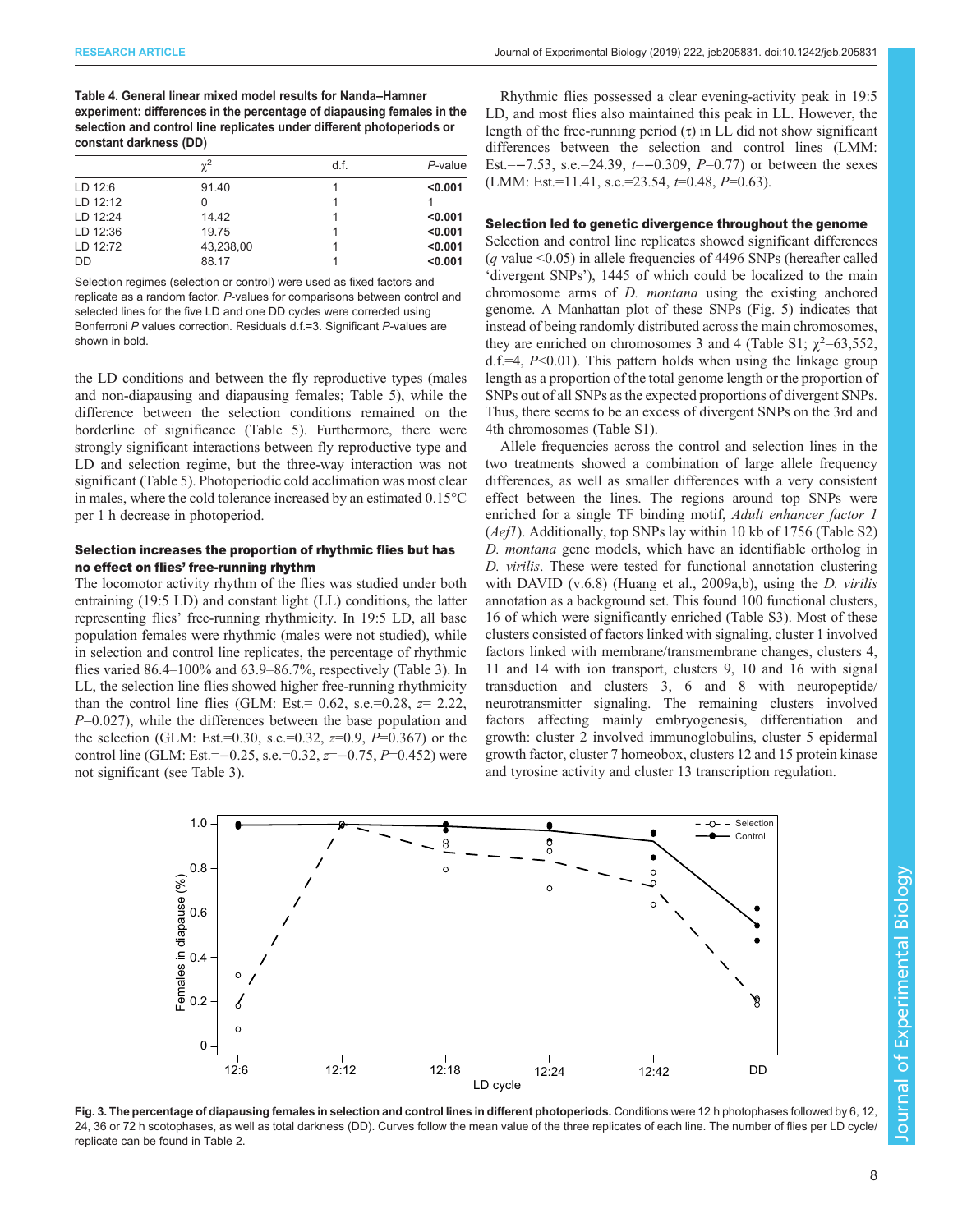<span id="page-8-0"></span>

Fig. 4. Interaction plot for the linear mixed model comparing how selection regime, fly reproductive type and LD affect cold tolerance. Selection versus control results in (A) male, (B) diapausing female and (C) non-diapausing female flies. Lines show predicted mean CT<sub>min</sub> values measured in LL and LD 19:5, 17:7, 15:9 and 13:11 and error bars show modeled s.e.

Genes located within 10 kb of significant SNPs are listed in Table S4, and the list of most-divergent 100 genes in Table S5. Comparing the gene list with genes known to be involved in photoreception/signal transduction, circadian rhythms and neurohormonal control of reproductive diapause revealed several SNP-associated genes playing a role at different steps of diapause induction and CDL determination. A large number of genes associated with diverged SNPs were involved in photoreception (*pinta, Cpn, w, st, Arr1, crb, cry* and *Pld*) and/or ion channel function (TrapA1, Trpm, Trpy, norpA, stops, Shab, brv3, dysc and slob). Several genes were also involved in time measurement and activity rhythms through the circadian clock system (e.g. Shab, dysc, cry, sgg, nf1, Fmr1, dh31, Lkr, SIFaR, Oamb, DAT, DopR1, DopR2, Hmgr, AstA-R2 and Inr). Furthermore, at least 12 of the genes were G protein-coupled receptors that are active in neuropeptide signaling and/or neurotransmitter (mainly octopamine and dopamine) synthesis or reception (Oamb, Octbeta3R, Ple, Ddc, DAT, DopR1, DopR2, Hmgrc, AstA-R2, Inr, Pdk1, Ide, sNPF-R, slob, GABA-B-R1, GABA-B-R2, SIFaR and Tor). Several of the latter genes, as well as Inr, Pi3K59F, jhamt, dpp and Jheh1, are known to affect fly development and diapause through insulin signaling and

| Table 5. ANOVA results from LMM of CT <sub>min</sub> |  |  |  |  |  |
|------------------------------------------------------|--|--|--|--|--|
|------------------------------------------------------|--|--|--|--|--|

| Value                                 | $\chi^2$ | d.f. | $P$ -value |
|---------------------------------------|----------|------|------------|
| LD                                    | 42.08    |      | < 0.001    |
| Selection regime                      | 3.77     |      | 0.052      |
| Reproductive type                     | 15.42    | 2    | < 0.001    |
| LD×Selection regime                   | 0.18     |      | 0.675      |
| LD×Reproductive type                  | 27.76    | 2    | < 0.001    |
| Selection regime×Reproductive type    | 8.14     | 2    | 0.017      |
| Selection regime×Reproductive type×LD | 2.18     | 2    | 0.336      |
|                                       |          |      |            |

Significant P-values are shown in bold. Residual d.f.=964. Reproductive type includes males and non-diapausing and diapausing females.

20-hydroxyecdysone, and on juvenile hormone metabolism. More information on the function of these, as well as some of the key references, is given in Table S6.

#### **DISCUSSION**

The correct timing of reproductive diapause increases female survival rate during the unfavorable season and their progeny production in the following warm period, and thus it is highly adaptive, especially in temperate regions ([Hahn and Denlinger,](#page-12-0) [2007\)](#page-12-0). Evolution of longer CDLs at higher latitudes has been suggested to result from selection from longer summer days ( photic environment) on the circadian clock system ([Pittendrigh and](#page-13-0) [Takamura, 1987\)](#page-13-0) or directly on the critical photoperiod/CDL [\(Bradshaw et al., 2003](#page-11-0)). In our study, divergence of CDL and other diapause-associated traits between selection and control lines occurred without disrupting circadian rhythm in fly locomotor activity, which gives support to the latter view.

# Selection changes traits associated with reproductive diapause without altering circadian rhythm in fly locomotor activity

Diapause propensity and CDL have been shown to exhibit high genetic variation within populations, and thus these traits can be expected to be rapidly altered by selection [\(Tauber et al., 1986](#page-13-0); [Lankinen et al., 2013](#page-12-0)). Our earlier studies have revealed about 2 h difference between the CDLs of the most northern (67°N) and southern (62°N) D. *montana* populations in Finland, as well as high variation (up to 3 h) within the Oulanka (66.4°N) population used in the present study [\(Tyukmaeva et al., 2011;](#page-13-0) [Lankinen et al., 2013\)](#page-12-0). CDL of selection line replicates decreased by 1.18 h, on average, compared with control line replicates over 9 generations of selection, which corresponds to 2.5–5 deg change on a latitudinal scale ([Danilevsky et al., 1970;](#page-11-0) [Tyukmaeva et al., 2011\)](#page-13-0). It also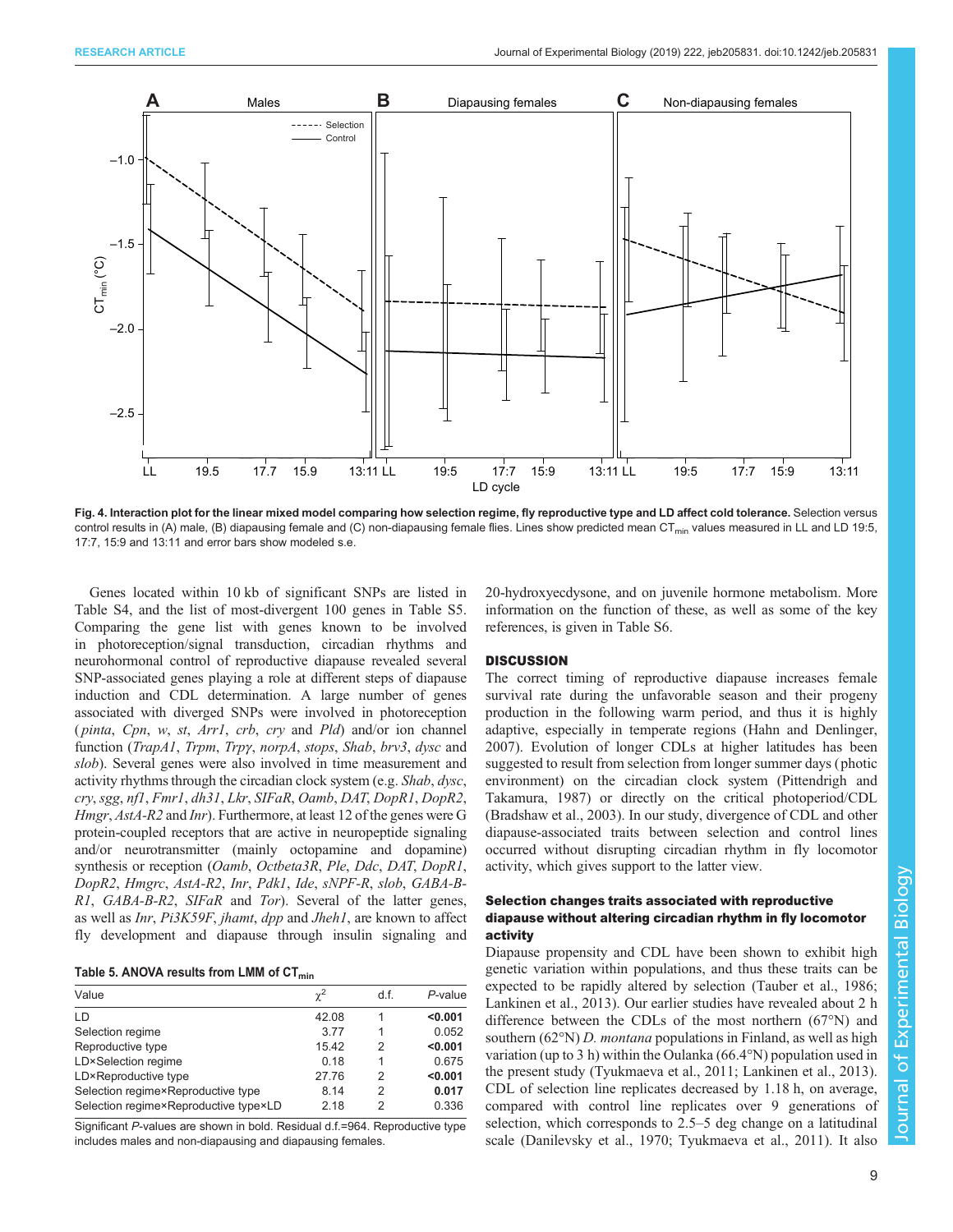<span id="page-9-0"></span>

Fig. 5. Manhattan plot of -log<sub>10</sub>(q-values) for the SNPs on the main chromosomal arms of D. montana selection and control line replicates. Significantly divergent SNPs are shown in red. The horizontal dashed red line gives the 0.05 q-value threshold.

suggests that at the flies' home site (66.4°N), the base population and control line females would enter diapause about 2 weeks earlier than the selection line females (July 31st and August 15th, respectively). Similar shifts towards shorter (southern type) critical photoperiod have been detected in the wild as a response to climate warming, for example, in Wyeomyia smithii mosquitoes [\(Bradshaw and Holzapfel, 2001](#page-11-0)) and Phratora vulgatissima leaf beetles ([Dalin, 2011\)](#page-11-0).

CDLs of the selection and control line replicates were measured for a second time after maintaining the flies in mixed generations in LD 15:9 (selection line) and LL (control line) at 16°C for 4 to 5 generations. Here, the mean CDL of the selection line replicates  $(17.6)$  was about the same as that measured in generation  $F_{17}(17.7)$ , while that of the control line replicates increased from 18.9 to 20.5 h. The second set of CDLs was measured at a temperature ∼1°C lower than the first set, and thus the two measurements are not strictly comparable (CDL of D. montana becomes longer in lower temperatures; V. Tyukmaeva, personal communication). A plausible explanation for why the effect of decreased temperature is evident in the CDL of the control line, but not in that of the selection line, is that in the latter line the temperature effect has been compensated by continued selection for shorter CDL in LD 15:9. [Oikarinen and Lumme \(1979\)](#page-12-0) have previously succeeded in shortening CDL of *Drosophila littoralis* females by 1.1–1.8 h by maintaining the flies for seven generations in LD 18:6, which shows that this kind of selection can be quite effective.

In the N–H experiment, circadian clock oscillations are suggested to be involved in the photoperiodic time measurement, if the insects' short- or long-day responses show amplitude peaks under LD cycles whose period  $(T)$  is close to 24 h and its multiples ([Nanda and](#page-12-0) [Hamner, 1958](#page-12-0)). We have previously shown that *D. montana* females measure night rather than day length for diapause timing and that their diapause frequency shows a peak only when T was close to 24 h (12 h light+12 h dark; [Kauranen et al., 2013](#page-12-0)). In the present study, selection line females showed a clear diapause peak in LD 12:12  $(T=24 h)$ , while the control line females with a long 'northern' CDL entered diapause at a high frequency under all photoperiods studied. All these findings can be explained by the damping version of the circadian external coincidence model ([Lewis and Saunders, 1987](#page-12-0)), if the damping of circadian oscillator(s) increases towards North (note that in the present study free-running locomotor activity rhythm dampened more quickly in the 'northern type' control than in the 'southern type'selection line). In this model, females are expected to enter diapause when the night length exceeds their CNL (24 h CDL), which could also explain why the diapause frequency of the selection line females (CNL 6.5), but not that of the control line females (CNL 5.3), dropped drastically in LD 12:6 (CNLs are calculated from the CDLs measured in Oulu University during the same time period and temperature as the N–H experiments). Line differences in diapause frequency in DD resembles a latitudinal cline detected in the diapause frequency of *D. littoralis* females in this condition ([Lumme and Oikarinen, 1977\)](#page-12-0).

Journal of Experimental Biology

 $\overline{\circ}$ 

**Durnal** 

Experimental

Biology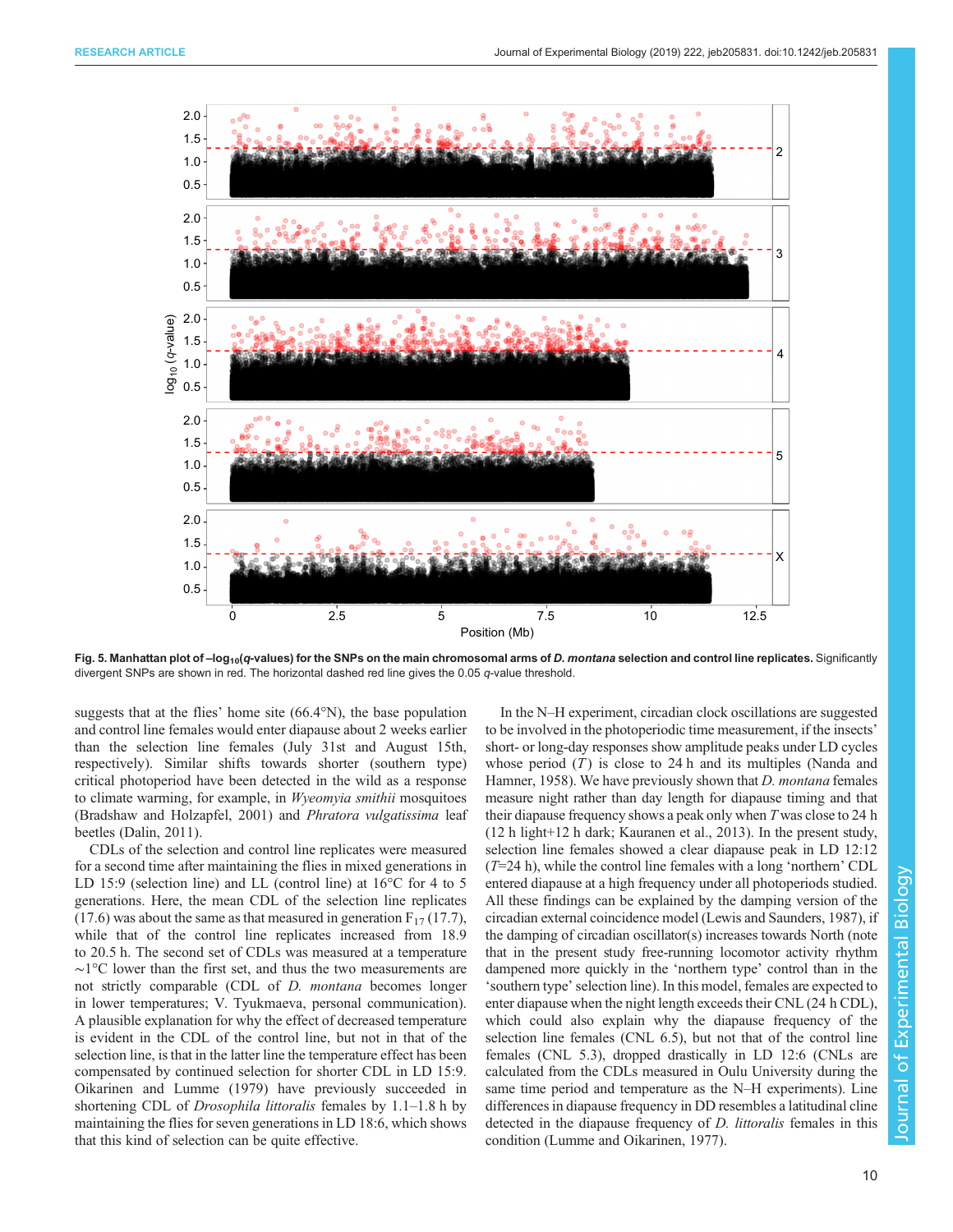D. montana flies have been found to show some variation in their cold tolerance between populations from different latitudes and altitudes [\(Vesala and Hoikkala, 2011;](#page-13-0) R.A.W.W., unpublished data), as well as notable photoperiodic cold acclimation towards the cold season ([Vesala et al., 2012\)](#page-13-0). In the present study, selection decreased the cold tolerance of males and diapausing females in all photoperiods examined, while the results for non-diapausing females were less clear. Male cold tolerance increased linearly towards shorter photoperiods, while that of the diapausing females showed practically no changes under different LDs, which suggests that female cold tolerance is phenotypically associated with diapause, while male cold tolerance shows clearer photoperiodic cold acclimation. D. montana males are known to enter reproductive diapause (become reproductively inactive) under the same day lengths that induce diapause in females [\(Ala-Honkola et al., 2018\)](#page-11-0), but the present study shows that this does not increase their cold tolerance. [Vesala and Hoikkala \(2011\)](#page-13-0) have previously shown that the strength of association between female diapause and cold tolerance varies between D. montana populations, and [Vesala et al.](#page-13-0) [\(2012\)](#page-13-0) have demonstrated that the females of a D. montana strain, which lacks diapause, are less cold tolerant than those of the other strains of this species. Furthermore, [Teets and Denlinger \(2013\)](#page-13-0) have argued that seasonal cold adaptation can be a component of overwintering diapause, but the two processes can also occur independently, and [Pegoraro et al. \(2014\)](#page-13-0) have suggested that differences between diapause and cold tolerance phenotypes may represent two separate photoperiodic circuits that use different genetic networks.

Decrease in CDL and other diapause-associated traits in the selection lines was not accompanied by changes in the period of fly free-running locomotor activity rhythm, which shows that the traits associated with reproductive diapause can occur without disturbing mechanisms of the circadian clock. Another species of the D. virilis group, D. littoralis, has been found to show correlated latitudinal variation in CDL and flies' circadian eclosion rhythm ([Lankinen,](#page-12-0) [1986b\)](#page-12-0), but in this species, the traits also diverged in a selection experiment [\(Lankinen and Forsman, 2006\)](#page-12-0). Lack of correlation between the circadian clock-regulated traits ( pupal eclosion, egg hatch and oviposition rhythms) and photoperiodic responses has been verified also in the pink boll worm moth Pectinophora gossypiella ([Pittendrigh and Minis, 1971\)](#page-13-0) and between circadian eclosion rhythm and CDL in Drosophila auraria ([Pittendrigh et al.,](#page-13-0) [1984](#page-13-0); [Pittendrigh and Takamura, 1987](#page-13-0)). Furthermore, [Bradshaw](#page-11-0) [et al. \(2003\)](#page-11-0) succeeded in changing both the critical photoperiod and the amplitude, but not the period, of diapause response rhythmicity of W. smithii mosquitoes under extended days in an N–H selection experiment.

# What do genome analyses tell us about the divergence between the control and selection lines?

Experimental evolution combined with genome sequencing has proved to be an effective approach to study the connection between phenotypic responses and genetic changes during selection [\(Tobler](#page-13-0) [et al., 2013](#page-13-0); [Schlötterer et al., 2014;](#page-13-0) [Graves et al., 2017\)](#page-12-0). In total, 4496 SNPs show a significant difference between the control and diapause selection lines, 1445 of which could be placed on linkage groups. There was a significant deviation from a random distribution of SNPs. It seems likely that the number of SNPs involved could be overestimated because of linkage and hitchhiking effects. Unfortunately, little is known of the recombination map in D. montana. In a functional enrichment analysis, we detected 16 functional gene clusters that diverged between selection and

control line replicates; 12 of these clusters contained factors involved in signal transduction, including membranes, ion channels and neuropeptide/neurotransmitter signaling. Changes in the function of genes within these clusters could affect signal transduction at any level, from photoreception and the passage of visual and other signals in fly brain to the regulation of various hormones through neurotransmitters. The remaining 4 clusters involved factors affecting embryogenesis, differentiation and growth. Notably, many of above-mentioned gene clusters, especially those in the first group of clusters, have been shown to also differ between wild populations of this species ([Parker et al.,](#page-12-0) [2018;](#page-12-0) R.A.W.W. et al., unpublished data).

A transcription factor motif enrichment analysis found that a motif of the transcription factor Adult enhancer factor 1 (Aef1) was over-represented in the regions surrounding top SNPs. In D. melanogaster, Aefl is a transcription factor that is a repressor of Adh in the adult fat body [\(Falb and Maniatis, 1992\)](#page-12-0). Aef1 is also an inhibitor of yolk protein 1 and 2 in males ([Tarone et al., 2012](#page-13-0)) and seems to influence olfactory behavior [\(Tunstall et al., 2012\)](#page-13-0).

Recent studies in insects have discovered genes and gene networks involved in different steps of diapause induction, including photoreception and transduction ([Fowler and Montell,](#page-12-0) [2013; Kistenpfenning et al., 2018](#page-12-0)), circadian regulation [\(Zhang](#page-13-0) [et al., 2010](#page-13-0); [Dubowy and Sehgal, 2017](#page-12-0); [Liang et al., 2017\)](#page-12-0) and neurohormonal control of reproductive diapause ([Nässel and](#page-12-0) [Winther, 2010; Diniz et al., 2017](#page-12-0)). Furthermore, [Bryon et al.](#page-11-0) [\(2013\)](#page-11-0) and [Zhao et al. \(2017\)](#page-13-0) detected upregulation of several genes encoding G protein-coupled receptors, especially those for octopamine, neuropeptide F, proctolin and tachykinin, during early diapause in the two-spotted spider mite, T. urticae. In our study, several genes associated with SNPs diverging between selection and control line replicates were involved in photoreception, ion channel function and/or in the function and output of the circadian clock system. The list of genes also included G protein-coupled receptors that function in neuropeptide signaling and/or neurotransmitter synthesis or reception. Finally, several genes functioned in insulin signaling and on 20-hydroxyecdysone and juvenile hormone pathways that play a central role in diapause induction. More information on the function of implicated genes, as well as key references, are provided in Table S5. Of course, further studies are required to examine the functional involvement of any of these genes in photoperiodic adaptation, but our results confirm that changes in CDL involve extensive genome-wide changes in genes involved in signaling.

#### **Conclusions**

Photoperiodic reproductive diapause has evolved multiple times in arthropod species, including within the genus Drosophila [\(Hand et al., 2016\)](#page-12-0), and the interaction between PTM and circadian clock also seems to vary between species [\(Meuti and Denlinger,](#page-12-0) [2013\)](#page-12-0). D. montana is a northern Drosophila species with a robust reproductive diapause, unimodal daily activity rhythm and an ability to maintain free-running locomotor activity rhythm in constant light, but not in constant darkness ([Kauranen et al., 2012\)](#page-12-0). This and other D. virilis group species also differ from a more southern species, D. melanogaster, at the neuronal level, for example, in the expression pattern of the blue light photopigment cryptochrome (CRY) and the neuropeptide pigment-dispersing factor (PDF) ([Kauranen et al.,](#page-12-0) [2012; Hermann et al., 2013](#page-12-0)). D. virilis group species (including D. montana) probably lost CRY and PDF expression in their long (l-LNvs) and small (s-LNvs) ventrolateral clock neurons, respectively, but gained PDF expression in their central brain,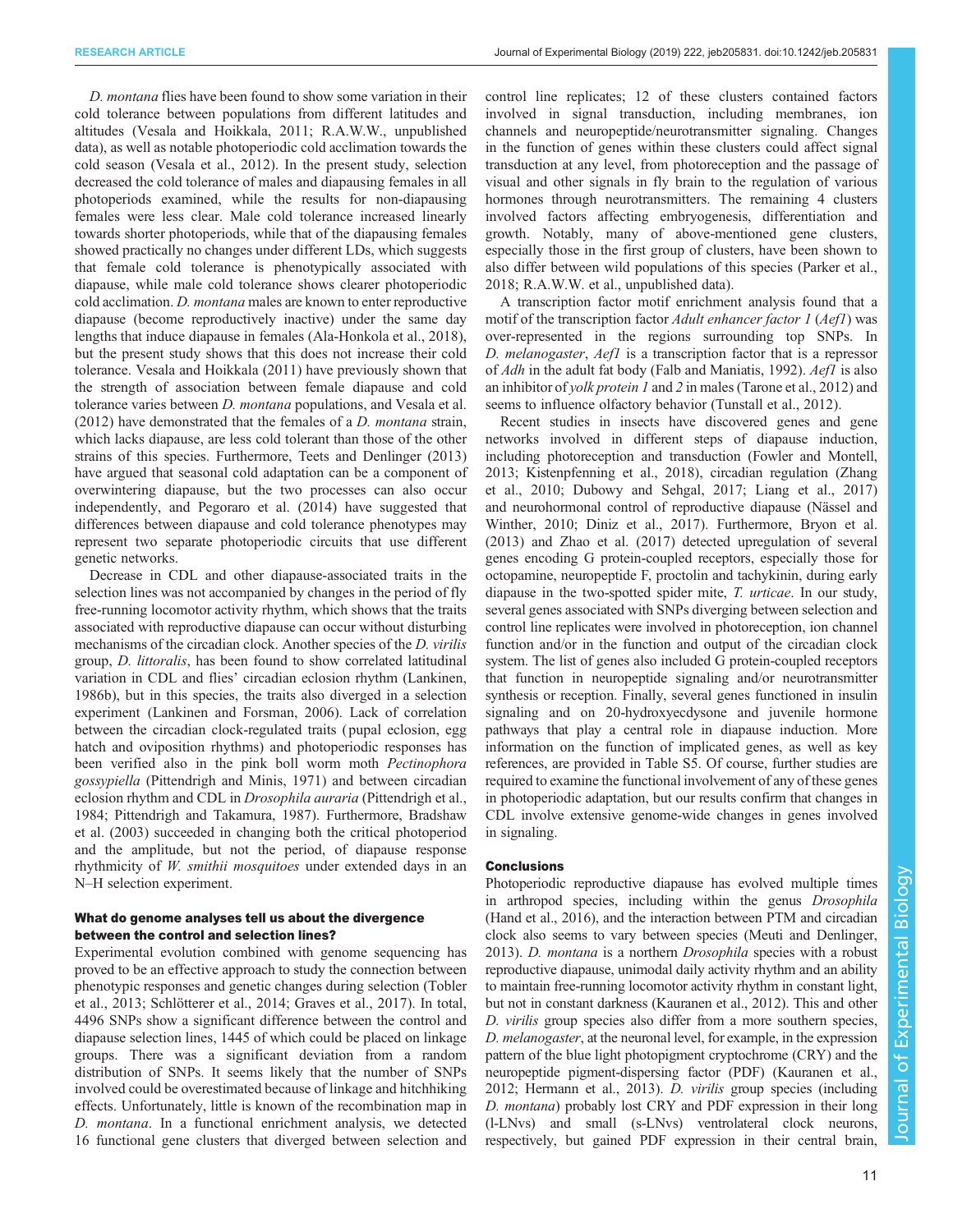<span id="page-11-0"></span>under selection from environments subject to major photoperiodic changes throughout the year with extremely long photoperiods in summer ([Menegazzi et al., 2017;](#page-12-0) Beauchamp et al., 2018). Beer et al. (2017) give Acyrthosiphon pisum aphids and northern D. virilis group species, D. montana, Drosophila ezoana and D. littoralis, as examples of the species exhibiting weak circadian rhythms and robust seasonal responses to shortening photoperiod. Weak clocks have been suggested to be generally more plastic than strong clocks, which may partly explain why they can easily adapt to extreme changes in day length that prevail in the North (Abraham et al., 2010). Even though anticipating daily reoccurring events is an advantage, an oscillator that drives strong circadian rhythms over a long time may be potentially less flexible in resetting to seasonal changes (Beer et al., 2017).

Short selection experiments in the laboratory differ in many fundamental ways from the long-term selection occurring in the wild, but nevertheless, our study revealed important aspects of life history evolution. First, it showed that adaptive divergence of CDL and other diapause-related traits can occur without disturbing circadian clock-regulated locomotor activity rhythm, and that CDL also shows plasticity for reproduction under short-day conditions. Second, resequencing the selection and control line replicates revealed widespread genomic divergence, including significant divergence in SNPs located in or near several genes important for photoreception, circadian rhythms, signal transduction, aminergic signaling and hormone secretion. It would be interesting to find out how these genes function under different LDs and temperatures, for example, through alternative splicing, and whether they show latitudinal variation in D. montana populations. Such information would help us to trace the steps leading to changes in CDL and other photoperiodically regulated traits in the wild and to understand how adaptation to new or changing environmental conditions occurs at the genetic level. As Bergland et al. (2014) have stated, environmental heterogeneity can promote the long-term persistence of functional polymorphisms within populations that can fuel a fast directional adaptive response in the future.

#### Acknowledgements

Genome sequencing was performed at Edinburgh genomics (Scotland, UK). We are grateful to Professor David S. Saunders for his valuable comments on an earlier version of this manuscript.

#### Competing interests

The authors declare no competing or financial interests.

#### Author contributions

Conceptualization: M.G.R., A.H.; Methodology: H.K., J.K., A.-L.H., P.L., R.A.W.W., M.G.R., A.H.; Software: D.H., R.A.W.W., M.G.R.; Validation: H.K., R.A.W.W., M.G.R.; Formal analysis: D.H., R.A.W.W., M.G.R., A.H.; Investigation: H.K., J.K., A.-L.H., P.L., R.A.W.W., A.H.; Resources: H.K., J.K., A.-L.H., P.L., A.H.; Data curation: H.K., D.H., R.A.W.W., M.G.R., A.H.; Writing - original draft: H.K., A.H.; Writing - review & editing: H.K., D.H., R.A.W.W., M.G.R., A.H.; Visualization: H.K., D.H., R.A.W.W., A.H.; Supervision: H.K., A.H.; Project administration: H.K., A.H.; Funding acquisition: A.H.

#### Funding

The work has been supported by the Academy of Finland to A.H. (project 267244) and Natural Environment Research Council (NERC) funding (NE/J020818/1 to M.G.R.; NE/L501852/1 to R.A.W.W.).

#### Data availability

Raw reads have been submitted with the NCBI short read archive under BioProject ID [PRJNA575616](https://www.ncbi.nlm.nih.gov/bioproject/PRJNA575616).

#### Supplementary information

Supplementary information available online at <http://jeb.biologists.org/lookup/doi/10.1242/jeb.205831.supplemental>

#### References

- [Abraham, U., Granada, A. E., Westermark, P. O., Heine, M., Kramer, A. and](https://doi.org/10.1038/msb.2010.92) Herzel, H. [\(2010\). Coupling governs entrainment range of circadian clocks.](https://doi.org/10.1038/msb.2010.92) Mol. Syst. Biol. 6[, 438. doi:10.1038/msb.2010.92](https://doi.org/10.1038/msb.2010.92)
- Agrawal, A. A. [\(2000\). Host-range evolution: adaptation and trade-offs in fitness of](https://doi.org/10.1890/0012-9658(2000)081[0500:HREAAT]2.0.CO;2) mites on alternative hosts. Ecology 81[, 500-508. doi:10.1890/0012-](https://doi.org/10.1890/0012-9658(2000)081[0500:HREAAT]2.0.CO;2) [9658\(2000\)081\[0500:HREAAT\]2.0.CO;2](https://doi.org/10.1890/0012-9658(2000)081[0500:HREAAT]2.0.CO;2)
- [Ala-Honkola, O., Kauranen, H., Tyukmaeva, V., Boetz, F. A., Hoikkala, A.](https://doi.org/10.1111/1744-7917.12639) Schmitt, T. [\(2018\). Diapause affects cuticular hydrocarbon composition and](https://doi.org/10.1111/1744-7917.12639) [mating behavior of both sexes in](https://doi.org/10.1111/1744-7917.12639) Drosophila montana. Insect Sci. doi:10.1111/ [1744-7917.12639](https://doi.org/10.1111/1744-7917.12639)
- Allemand, R. and David, J. R. [\(1976\). The circadian rhythm of oviposition in](https://doi.org/10.1007/BF01937401) Drosophila melanogaster[: a genetic latitudinal cline in wild populations.](https://doi.org/10.1007/BF01937401) Experientia 32[, 1403-1405. doi:10.1007/BF01937401](https://doi.org/10.1007/BF01937401)
- [Andreatta, G., Kyriacou, C. P., Flatt, T. and Costa, R.](https://doi.org/10.1038/s41598-018-20407-z) (2018). Aminergic signaling [controls ovarian dormancy in](https://doi.org/10.1038/s41598-018-20407-z) Drosophila. Sci. Rep. 8, 2030. doi:10.1038/s41598- [018-20407-z](https://doi.org/10.1038/s41598-018-20407-z)
- [Bailey, T. L., Boden, M., Buske, F. A., Frith, M., Grant, C. E., Clement, L., Ren, J.,](https://doi.org/10.1093/nar/gkp335) Li, W. W. and Noble, W. S. [\(2009\). MEME Suite: tools for motif discovery and](https://doi.org/10.1093/nar/gkp335) searching. Nucleic Acids Res. 37[, 202-208. doi:10.1093/nar/gkp335](https://doi.org/10.1093/nar/gkp335)
- Bates, D. M. and Watts, D. G. (1988). Nonlinear Regression Analysis and its Applications. New York, USA: Wiley & Sons.
- [Beauchamp, M., Bertolini, E., Deppisch, P., Steubing, J., Menegazzi, P. and](https://doi.org/10.1177/0748730418798096) Helfrich-Förster, C. [\(2018\). Closely related fruit fly species living at different](https://doi.org/10.1177/0748730418798096) [latitudes diverge in their circadian clock anatomy and rhythmic behavior.](https://doi.org/10.1177/0748730418798096) J. Biol. Rhythms. 33[, 602-613. doi:10.1177/0748730418798096](https://doi.org/10.1177/0748730418798096)
- [Beer, K., Joschinski, J., Sastre1, A. A., Krauss, J. and Helfrich-Fo](https://doi.org/10.1038/s41598-017-15014-3)̈rster, C. [\(2017\). A damping circadian clock drives weak oscillations in metabolism and](https://doi.org/10.1038/s41598-017-15014-3) [locomotor activity of aphids \(](https://doi.org/10.1038/s41598-017-15014-3)Acyrthosiphon pisum). Sci. Rep. 7, 14906. doi:10. [1038/s41598-017-15014-3](https://doi.org/10.1038/s41598-017-15014-3)
- [Bell-Pedersen, D., Cassone, V. M., Earnest, D. J., Golden, S. S., Hardin, P. E.,](https://doi.org/10.1038/nrg1633) Thomas, T. L. and Zoran, M. J. [\(2005\). Circadian rhythms from multiple](https://doi.org/10.1038/nrg1633) [oscillators: lessons from diverse organisms.](https://doi.org/10.1038/nrg1633) Nat. Rev. Genet. 6, 544-556. doi:10. [1038/nrg1633](https://doi.org/10.1038/nrg1633)
- Bergland, A. O., Behrman, E. L., O'[Brien, K. R., Schmidt, P. S. and Petrov, D. A.](https://doi.org/10.1371/journal.pgen.1004775) [\(2014\). Genomic evidence of rapid and stable adaptive oscillations over seasonal](https://doi.org/10.1371/journal.pgen.1004775) time scales in Drosophila. PLoS Genet. 10[: e1004775. doi:10.1371/journal.pgen.](https://doi.org/10.1371/journal.pgen.1004775) [1004775](https://doi.org/10.1371/journal.pgen.1004775)
- Bolger, A. M., Lohse, M. and Usadel, B. [\(2014\). Trimmomatic: a flexible trimmer for](https://doi.org/10.1093/bioinformatics/btu170) Illumina sequence data. Bioinformatics 30[, 2114-2120. doi:10.1093/](https://doi.org/10.1093/bioinformatics/btu170) [bioinformatics/btu170](https://doi.org/10.1093/bioinformatics/btu170)
- Božičević[, V., Hutter, S., Stephan, W. and Wollstein, A.](https://doi.org/10.1111/mec.13464) (2016). Population [genetic evidence for cold adaptation in European](https://doi.org/10.1111/mec.13464) Drosophila melanogaster populations. Mol. Ecol. 25[, 1175-1191. doi:10.1111/mec.13464](https://doi.org/10.1111/mec.13464)
- [Bradshaw, W. E. and Holzapfel, C. M.](https://doi.org/10.1073/pnas.241391498) (2001). Genetic shift in photoperiodic [response correlated with global warming.](https://doi.org/10.1073/pnas.241391498) Proc. Natl. Acad. Sci. USA 98, [14509-14511. doi:10.1073/pnas.241391498](https://doi.org/10.1073/pnas.241391498)
- Bradshaw, W. E. and Holzapfel, C. M. [\(2010\). What season is it anyway? Circadian](https://doi.org/10.1177/0748730410365656) [tracking vs. photoperiodic anticipation in insects.](https://doi.org/10.1177/0748730410365656) J. Biol. Rhythms. 25, 155-165. [doi:10.1177/0748730410365656](https://doi.org/10.1177/0748730410365656)
- [Bradshaw, W. E. and Lounibos, L. P.](https://doi.org/10.1111/j.1558-5646.1977.tb01044.x) (1977). Evolution of dormancy and its [photoperiodic control in pitcher plant mosquitoes.](https://doi.org/10.1111/j.1558-5646.1977.tb01044.x) Evolution 31, 546-567. doi:10. [1111/j.1558-5646.1977.tb01044.x](https://doi.org/10.1111/j.1558-5646.1977.tb01044.x)
- [Bradshaw, W. E., Quebodeaux, M. C. and Holzapfel, C. M.](https://doi.org/10.1086/374344) (2003). Circadian [rhythmicity and photoperiodism in the pitcher-plant mosquito: adaptive response](https://doi.org/10.1086/374344) [to the photic environment or correlated response to the seasonal environment?](https://doi.org/10.1086/374344) Am. Nat. 161[, 735-748. doi:10.1086/374344](https://doi.org/10.1086/374344)
- [Bryon, A., Wybouw, N., Dermauw, W., Tirry, L. and Van Leeuwen, T.](https://doi.org/10.1186/1471-2164-14-815) (2013). [Genome wide gene-expression analysis of facultative reproductive diapause in](https://doi.org/10.1186/1471-2164-14-815) [the two-spotted spider mite](https://doi.org/10.1186/1471-2164-14-815) Tetranychus urticae. BMC Genomics. 14, 815-834. [doi:10.1186/1471-2164-14-815](https://doi.org/10.1186/1471-2164-14-815)
- Bünning, E. (1936). Die endogene tagesrhythmik als grundlage der photoperiodischen reaction. Ber. Dtsch. Bot. Ges. 54, 590-607.
- Burke, M. K. [\(2012\). How does adaptation sweep through the genome? Insights](https://doi.org/10.1098/rspb.2012.0799) [from long-term selection experiments.](https://doi.org/10.1098/rspb.2012.0799) Proc. R. Sci. B. 279, 5029-5038. doi:10. [1098/rspb.2012.0799](https://doi.org/10.1098/rspb.2012.0799)
- Buske, F. A., Bodé[n, M., Bauer, D. C. and Bailey, T. L.](https://doi.org/10.1093/bioinformatics/btq049) (2010). Assigning roles to [DNA regulatory motifs using comparative genomics.](https://doi.org/10.1093/bioinformatics/btq049) Bioinformatics 26, 860-866. [doi:10.1093/bioinformatics/btq049](https://doi.org/10.1093/bioinformatics/btq049)
- Dalin, P. [\(2011\). Diapause induction and termination in a commonly univoltine leaf](https://doi.org/10.1111/j.1744-7917.2011.01417.x) beetle (Phratora vulgatissima). Insect Sci. 18[, 443-450. doi:10.1111/j.1744-7917.](https://doi.org/10.1111/j.1744-7917.2011.01417.x) [2011.01417.x](https://doi.org/10.1111/j.1744-7917.2011.01417.x)
- [Danilevsky, A. S., Goryshin, N. I. and Tyschenkov, V. P.](https://doi.org/10.1146/annurev.en.15.010170.001221) (1970). Biological rhythms in arthropods. Annu. Rev. Entomol. 15[, 201-244. doi:10.1146/annurev.](https://doi.org/10.1146/annurev.en.15.010170.001221) [en.15.010170.001221](https://doi.org/10.1146/annurev.en.15.010170.001221)
- [Denlinger, D. L., Hahn, D. A., Merlin, C., Holzapfel, C. M. and Bradshaw, W. E.](https://doi.org/10.1098/rstb.2016.0257) [\(2017\). Keeping time without a spine: what can the insect clock teach us about](https://doi.org/10.1098/rstb.2016.0257) seasonal adaptation? Phil. Trans. R. Soc. B. 372[, 20160257. doi:10.1098/rstb.](https://doi.org/10.1098/rstb.2016.0257) [2016.0257](https://doi.org/10.1098/rstb.2016.0257)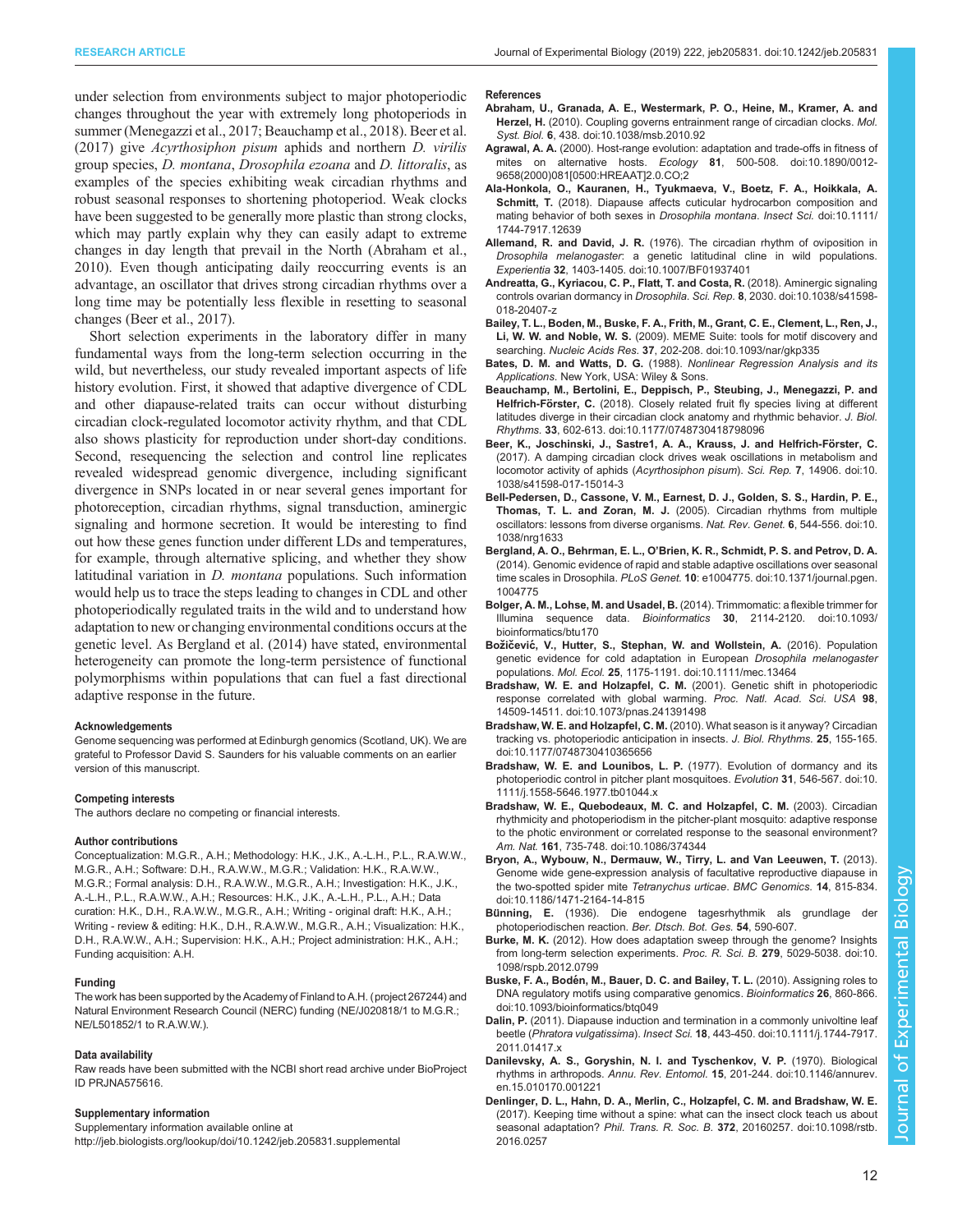- <span id="page-12-0"></span>[DePristo, M. A., Banks, E., Poplin, R., Garimella, K. V., Maguire, J. R., Hartl, C.,](https://doi.org/10.1038/ng.806) [Philippakis, A. A., del Angel, G., Rivas, M. A., Hanna, M. et al.](https://doi.org/10.1038/ng.806) (2011). A [framework for variation discovery and genotyping using next-generation DNA](https://doi.org/10.1038/ng.806) sequencing data. Nature Genet. 43[, 491-498. doi:10.1038/ng.806](https://doi.org/10.1038/ng.806)
- [Diniz, D. F. A., Ribeiro de Albuquerque, C. M., Oliva, L. O., Varjal de Melo-](https://doi.org/10.1186/s13071-017-2235-0)Santos, M. A. and Ayres, C. F. A. [\(2017\). Diapause and quiescence: dormancy](https://doi.org/10.1186/s13071-017-2235-0) [mechanisms that contribute to the geographical expansion of mosquitoes and](https://doi.org/10.1186/s13071-017-2235-0) their evolutionary success. Parasit. Vectors 10[, 310. doi:10.1186/s13071-017-](https://doi.org/10.1186/s13071-017-2235-0) [2235-0](https://doi.org/10.1186/s13071-017-2235-0)
- Dubowy, C. and Sehgal, A. [\(2017\). Circadian rhythms and sleep in](https://doi.org/10.1534/genetics.115.185157) Drosophila melanogaster. Genetics 205[, 1373-1397. doi:10.1534/genetics.115.185157](https://doi.org/10.1534/genetics.115.185157)
- Engelmann, W. and Mack, J. [\(1978\). Different oscillators control the circadian](https://doi.org/10.1007/BF01350113) [rhythm of eclosion and activity in](https://doi.org/10.1007/BF01350113) Drosophila. J. Comp. Physiol. 127, 229-237. [doi:10.1007/BF01350113](https://doi.org/10.1007/BF01350113)
- Falb, D. and Maniatis, T. (1992). Drosophila [transcriptional regulation repressor](https://doi.org/10.1128/MCB.12.9.4093) [protein that binds specifically to negative control elements in fat body enhancers.](https://doi.org/10.1128/MCB.12.9.4093) Mol. Cell. Biol. 12[, 4093-4103. doi:10.1128/MCB.12.9.4093](https://doi.org/10.1128/MCB.12.9.4093)
- [Fowler, M. A. and Montell, C.](https://doi.org/10.1016/j.lfs.2012.07.029) (2013). Drosophila TRP channels and animal behavior. Life Sci. 92[, 394-403. doi:10.1016/j.lfs.2012.07.029](https://doi.org/10.1016/j.lfs.2012.07.029)
- Fry, J. D. [\(2003\). Detecting ecological trade-offs using selection experiments.](https://doi.org/10.1890/0012-9658(2003)084[1672:DETUSE]2.0.CO;2) Ecology 84[, 1672-1678. doi:10.1890/0012-9658\(2003\)084\[1672:DETUSE\]2.0.](https://doi.org/10.1890/0012-9658(2003)084[1672:DETUSE]2.0.CO;2) [CO;2](https://doi.org/10.1890/0012-9658(2003)084[1672:DETUSE]2.0.CO;2)
- Goto, S. G. [\(2013\). Roles of circadian clock genes in insect photoperiodism.](https://doi.org/10.1111/ens.12000) Entomol. Sci. 16[, 1-16. doi:10.1111/ens.12000](https://doi.org/10.1111/ens.12000)
- [Graves, J. L., Hertweck, K. L., Phillips, M. A., Han, M. V., Gabral, L. G., Barter,](https://doi.org/10.1093/molbev/msw282) [T. T., Greer, L. F., Burke, M. K., Mueller, L. D. and Rose, M. R.](https://doi.org/10.1093/molbev/msw282) (2017). Genomics [of parallel experimental evolution in](https://doi.org/10.1093/molbev/msw282) Drosophila. Mol. Biol. Evol. 34, 831-842. [doi:10.1093/molbev/msw282](https://doi.org/10.1093/molbev/msw282)
- Hahn, D. A. and Denlinger, D. L. [\(2007\). Meeting the energetic demands of insect](https://doi.org/10.1016/j.jinsphys.2007.03.018) [diapause: nutrient storage and utilization.](https://doi.org/10.1016/j.jinsphys.2007.03.018) J. Insect Physiol. 53, 760-773. doi:10. [1016/j.jinsphys.2007.03.018](https://doi.org/10.1016/j.jinsphys.2007.03.018)
- [Hand, S. C., Denlinger, D. L., Podrabsky, J. E. and Roy, R.](https://doi.org/10.1152/ajpregu.00250.2015) (2016). Mechanisms of [animal diapause: recent developments from nematodes, crustaceans, insects,](https://doi.org/10.1152/ajpregu.00250.2015) and fish. Am. J. Physiol. 11[, R1193-R1211. doi:10.1152/ajpregu.00250.2015](https://doi.org/10.1152/ajpregu.00250.2015)
- [Hermann, C., Saccon, R., Senthilan, P. R., Domnik, L., Dircksen, H., Yoshii, T.](https://doi.org/10.1002/cne.23178) and Helfrich-Förster, C. [\(2013\). The circadian clock network in the brain of](https://doi.org/10.1002/cne.23178) different Drosophila species. J. Comp. Neurol. 521[, 367-388. doi:10.1002/cne.](https://doi.org/10.1002/cne.23178) [23178](https://doi.org/10.1002/cne.23178)
- [Huang, D. W., Sherman, B. T. and Lempicki, R. A.](https://doi.org/10.1038/nprot.2008.211) (2009a). Systematic and [integrative analysis of large gene lists using DAVID bioinformatics resources.](https://doi.org/10.1038/nprot.2008.211) Nat. Protoc. 4[, 44-57. doi:10.1038/nprot.2008.211](https://doi.org/10.1038/nprot.2008.211)
- [Huang, D. W., Sherman, B. T. and Lempicki, R. A.](https://doi.org/10.1093/nar/gkn923) (2009b). Bioinformatics [enrichment tools: paths toward the comprehensive functional analysis of large](https://doi.org/10.1093/nar/gkn923) gene lists. Nucleic Acids Res. 37[, 1-13. doi:10.1093/nar/gkn923](https://doi.org/10.1093/nar/gkn923)
- [Hut, R. A., Paolucci, S., Dor, R., Kyriacou, C. P. and Daan, S.](https://doi.org/10.1098/rspb.2013.0433) (2013). Latitudinal [clines: an evolutionary view on biological rhythms.](https://doi.org/10.1098/rspb.2013.0433) Proc. R Soc. B. 280, [20130433. doi:10.1098/rspb.2013.0433](https://doi.org/10.1098/rspb.2013.0433)
- [Kapun, M., Aduriz, M. G. B., Staubach, F., Vieira, J., Obbard, D., Coubert, C.,](https://doi.org/10.1101/313759) [Stabelli, O. R., Kankare, M., Haudry, A., Wiberg, R. A. W. et al.](https://doi.org/10.1101/313759) (2018). Genomic analysis of European Drosophila melanogaster [populations on a dense spatial](https://doi.org/10.1101/313759) [scale reveals longitudinal population structure and continent-wide selection.](https://doi.org/10.1101/313759) bioRxiv[. doi:10.1101/313759](https://doi.org/10.1101/313759)
- Kauranen, H., Menegazzi, P., Costa, R., Helfrich-Förster, C., Kankainen, A. and Hoikkala, A. [\(2012\). Flies in the north: locomotor behavior and clock neuron](https://doi.org/10.1177/0748730412455916) organization of Drosophila montana. J. Biol. Rhythms. 27[, 377-387. doi:10.1177/](https://doi.org/10.1177/0748730412455916) [0748730412455916](https://doi.org/10.1177/0748730412455916)
- [Kauranen, H., Tyukmaeva, V. and Hoikkala, A.](https://doi.org/10.1016/j.jinsphys.2013.04.007) (2013). Involvement of circadian [oscillation\(s\) in the photoperiodic time measurement and the induction of](https://doi.org/10.1016/j.jinsphys.2013.04.007) [reproductive diapause in a northern](https://doi.org/10.1016/j.jinsphys.2013.04.007) Drosophila species. J. Insect Physiol. 59. [662-666. doi:10.1016/j.jinsphys.2013.04.007](https://doi.org/10.1016/j.jinsphys.2013.04.007)
- [Kauranen, H., Kinnunen, J., Hopkins, D. and Hoikkala, A.](https://doi.org/10.1016/j.jinsphys.2019.04.004) (2018). Direct and [correlated responses to bi-directional selection on pre-adult development time in](https://doi.org/10.1016/j.jinsphys.2019.04.004) Drosophila montana. J. Insect Physiol. 116[, 77-89. doi:10.1016/j.jinsphys.2019.](https://doi.org/10.1016/j.jinsphys.2019.04.004) [04.004](https://doi.org/10.1016/j.jinsphys.2019.04.004)
- [Kellermann, V., Loeschcke, V., Hoffmann, A. A., Kristensen, T. N., Flojgaard, C.,](https://doi.org/10.1111/j.1558-5646.2012.01685.x) [David, J. R., Svenning, J.-C. and Overgaard, J.](https://doi.org/10.1111/j.1558-5646.2012.01685.x) (2012). Phylogenetic [constraints in key functional traits behind species](https://doi.org/10.1111/j.1558-5646.2012.01685.x)' climate niches: patterns of [desiccation and cold resistance across 95](https://doi.org/10.1111/j.1558-5646.2012.01685.x) Drosophila species. Evolution 66, [3377-3389. doi:10.1111/j.1558-5646.2012.01685.x](https://doi.org/10.1111/j.1558-5646.2012.01685.x)
- King, A. N. and Sehgal, A. [\(2018\). Molecular and circuit mechanisms mediating](https://doi.org/10.1111/ejn.14092) [circadian clock output in the](https://doi.org/10.1111/ejn.14092) Drosophila brain. Eur. J. Neurosci. doi:10.1111/ejn. [14092](https://doi.org/10.1111/ejn.14092)
- [King, A. N., Barber, A. F., Smith, A. E., Dreyer, A. P., Sitaraman, D., Nitabach,](https://doi.org/10.1016/j.cub.2017.05.089) [M. N., Cavanaugh, D. J. and Sehgal, A.](https://doi.org/10.1016/j.cub.2017.05.089) (2017). A Peptidergic circuit links the [circadian clock to locomotor activity.](https://doi.org/10.1016/j.cub.2017.05.089) Curr. Biol. 27, 1915-1927. doi:10.1016/j.cub. [2017.05.089](https://doi.org/10.1016/j.cub.2017.05.089)
- Kistenpfenning, C., Nakayama, M., Nihara, R., Tomioka, K., Helfrich-Förster, C. and Yoshii, T. [\(2018\). A Tug-of-war between cryptochrome and the visual system](https://doi.org/10.1177/0748730417738612) [allows the adaptation of evening activity to long photoperiods in](https://doi.org/10.1177/0748730417738612) Drosophila melanogaster. J. Biol. Rhythms. 33[, 24-34. doi:10.1177/0748730417738612](https://doi.org/10.1177/0748730417738612)
- Kubrak, O. I., Kučerová, L., Theopold, U. and Nässel, D. R. (2014). The sleeping [beauty: how reproductive diapause affects hormone signaling, metabolism,](https://doi.org/10.1371/journal.pone.0113051) [immune response and somatic maintenance in](https://doi.org/10.1371/journal.pone.0113051) Drosophila melanogaster. PLoS ONE 9[, e113051. doi:10.1371/journal.pone.0113051](https://doi.org/10.1371/journal.pone.0113051)
- Lakovaara, S. (1969). Malt as a culture medium for Drosophila species. Drosophila Information Service 44, 128.
- Lankinen, P. [\(1986a\). Geographical variation in circadian eclosion rhythm and](https://doi.org/10.1007/BF00612503) [photoperiodic adult diapause in](https://doi.org/10.1007/BF00612503) Drosophila littoralis. J. Comp. Physiol. 159, [123-142. doi:10.1007/BF00612503](https://doi.org/10.1007/BF00612503)
- Lankinen, P. [\(1986b\). Genetic correlation between circadian eclosion rhythm and](https://doi.org/10.1177/074873048600100202) [photoperiodic diapause in](https://doi.org/10.1177/074873048600100202) Drosophila littoralis. J. Biol. Rhythms. 1, 101-118. [doi:10.1177/074873048600100202](https://doi.org/10.1177/074873048600100202)
- Lankinen, P. and Forsman, P. [\(2006\). Independence of genetic geographical](https://doi.org/10.1177/0748730405283418) [variation between photoperiodic diapause, circadian eclosion rhythm and Thr-Gly](https://doi.org/10.1177/0748730405283418) [repeat region of the](https://doi.org/10.1177/0748730405283418) period gene in Drosophila littoralis. J. Biol. Rhythms. 21, 3-12. [doi:10.1177/0748730405283418](https://doi.org/10.1177/0748730405283418)
- [Lankinen, P., Tyukmaeva, V. I. and Hoikkala, A.](https://doi.org/10.1016/j.jinsphys.2013.05.006) (2013). Northern Drosophila montana [flies show variation both within and between cline populations in the](https://doi.org/10.1016/j.jinsphys.2013.05.006) [critical day length evoking reproductive diapause.](https://doi.org/10.1016/j.jinsphys.2013.05.006) J. Insect Phys. 59, 745-751. [doi:10.1016/j.jinsphys.2013.05.006](https://doi.org/10.1016/j.jinsphys.2013.05.006)
- Lees, A. D. [\(1973\). Photoperiodic time measurement in the aphid](https://doi.org/10.1016/0022-1910(73)90237-0) Megoura viciae. J. Insect Physiol. 19[, 2279-2316. doi:10.1016/0022-1910\(73\)90237-0](https://doi.org/10.1016/0022-1910(73)90237-0)
- Lees, A. D. [\(1986\). Some effects of temperature on the hour glass photoperiod timer](https://doi.org/10.1016/0022-1910(86)90160-5) in the aphid Megoura viciae. J. Insect Physiol. 32[, 79-89. doi:10.1016/0022-](https://doi.org/10.1016/0022-1910(86)90160-5) [1910\(86\)90160-5](https://doi.org/10.1016/0022-1910(86)90160-5)
- Li, H. [\(2013\). Aligning sequence reads, clone sequences and assembly contigs with](https://arxiv.org/abs/1303.3997) BWA-MEM. arXiv [1303.3997v1 \[q-bio.GN\]. https://arxiv.org/abs/1303.3997](https://arxiv.org/abs/1303.3997)
- [Li, H., Handsaker, B., Wysoker, A., Fennell, T., Ruan, J., Homer, N., Marth, G.,](https://doi.org/10.1093/bioinformatics/btp352) [Abecasis, G., Durbin, R. and 1000 Genome Project Data Processing](https://doi.org/10.1093/bioinformatics/btp352) Subgroup [\(2009\). The sequence alignment/map format and SAMtools.](https://doi.org/10.1093/bioinformatics/btp352) Bioinformatics 25[, 2078-2079. doi:10.1093/bioinformatics/btp352](https://doi.org/10.1093/bioinformatics/btp352)
- [Liang, X., Holy, T. E. and Taghert, P. H.](https://doi.org/10.1016/j.neuron.2017.05.007) (2017). Series of suppressive signals within the Drosophila [circadian neural circuit generates sequential daily outputs.](https://doi.org/10.1016/j.neuron.2017.05.007) Neuron 94[, 1173-1189.e4. doi:10.1016/j.neuron.2017.05.007](https://doi.org/10.1016/j.neuron.2017.05.007)
- Lewis, R. D. and Saunders, D. S. [\(1987\). A damped circadian oscillator model of an](https://doi.org/10.1016/S0022-5193(87)80030-9) [insect photoperiodic clock. I. Description of the model based on a feedback control](https://doi.org/10.1016/S0022-5193(87)80030-9) system. J. Theor. Biol. 1[, 47-59. doi:10.1016/S0022-5193\(87\)80030-9](https://doi.org/10.1016/S0022-5193(87)80030-9)
- Lumme, J. and Oikarinen, A. [\(1977\). The genetic basis of the geographically](https://doi.org/10.1111/j.1601-5223.1977.tb01221.x) [variable photoperiodic diapause in](https://doi.org/10.1111/j.1601-5223.1977.tb01221.x) Drosophila littoralis. Hereditas 86, 129-142. [doi:10.1111/j.1601-5223.1977.tb01221.x](https://doi.org/10.1111/j.1601-5223.1977.tb01221.x)
- Martins, N. E., Faria, V. G., Nolte, V., Schlötterer, C., Teixeira, L., Sucena, E. and Magalhães, S. [\(2014\). Host adaptation to viruses relies on few genes with](https://doi.org/10.1073/pnas.1400378111) [different cross-resistance properties.](https://doi.org/10.1073/pnas.1400378111) Proc. Nat. Acad. Sci. USA 111, 5938-5943. [doi:10.1073/pnas.1400378111](https://doi.org/10.1073/pnas.1400378111)
- [McKenna, A., Hanna, M., Banks, E., Sivachenko, A., Cibulskis, K., Kernytsky,](https://doi.org/10.1101/gr.107524.110) [A., Garimella, K., Altshuler, D., Gabriel, S., Daly, M. et al.](https://doi.org/10.1101/gr.107524.110) (2010). The Genome [analysis toolkit: a MapReduce framework for analyzing next-generation DNA](https://doi.org/10.1101/gr.107524.110) sequencing data. Genome Res. 20[, 1297-1303. doi:10.1101/gr.107524.110](https://doi.org/10.1101/gr.107524.110)
- [Menegazzi, P., Benetta, E. D., Beauchamp, M., Schlichting, M., Steffan-](https://doi.org/10.1016/j.cub.2017.01.036)Deweter, I. and Helfrich-Förster, C. [\(2017\). Adaptation of circadian neuronal](https://doi.org/10.1016/j.cub.2017.01.036) [network to photoperiod in high-latitude European Drosophilids.](https://doi.org/10.1016/j.cub.2017.01.036) Curr. Biol. 27, [833-839. doi:10.1016/j.cub.2017.01.036](https://doi.org/10.1016/j.cub.2017.01.036)
- Meuti, M. E. and Denlinger, D. L. [\(2013\). Evolutionary links between circadian](https://doi.org/10.1093/icb/ict023) [clocks and photoperiodic diapause in insects](https://doi.org/10.1093/icb/ict023). Integr. Comp. Biol. 53, 131-143. [doi:10.1093/icb/ict023](https://doi.org/10.1093/icb/ict023)
- Nanda, K. K. and Hamner, K. C. [\(1958\). Studies on the nature of the endogenous](https://doi.org/10.1086/335992) [rhythm affecting photoperiodic response of](https://doi.org/10.1086/335992) Biloxi soybean. Bot. Gaz. 120, 14-25. [doi:10.1086/335992](https://doi.org/10.1086/335992)
- Nä[ssel, D. R. and Winther, A. M.](https://doi.org/10.1016/j.pneurobio.2010.04.010) (2010). Drosophila neuropeptides in regulation of physiology and behavior. Prog. Neurobiol. 92[, 42-104. doi:10.1016/j.pneurobio.](https://doi.org/10.1016/j.pneurobio.2010.04.010) [2010.04.010](https://doi.org/10.1016/j.pneurobio.2010.04.010)
- Nä[ssel, D. R., Kubrak, O. I., Liu, Y., Luo, J. and Lushchak, O. V.](https://doi.org/10.3389/fphys.2013.00252) (2013). Factors [that regulate insulin producing cells and their output in](https://doi.org/10.3389/fphys.2013.00252) Drosophila. Front. Physiol. 4[, 252. doi:10.3389/fphys.2013.00252](https://doi.org/10.3389/fphys.2013.00252)
- Oikarinen, A. and Lumme, J. [\(1979\). Selection against photoperiodic reproductive](https://doi.org/10.1111/j.1601-5223.1979.tb01299.x) diapause in Drosophila littoralis. Hereditas 90[, 119-125. doi:10.1111/j.1601-5223.](https://doi.org/10.1111/j.1601-5223.1979.tb01299.x) [1979.tb01299.x](https://doi.org/10.1111/j.1601-5223.1979.tb01299.x)
- [Omura, S., Numata, H. and Goto, S. G.](https://doi.org/10.1080/09291016.2016.1212515) (2016). Circadian clock regulates [photoperiodic responses governed by distinct output pathways in the bean bug,](https://doi.org/10.1080/09291016.2016.1212515) Riptortus pedestris. Biol. Rhythm Research. 47[, 937-945. doi:10.1080/09291016.](https://doi.org/10.1080/09291016.2016.1212515) [2016.1212515](https://doi.org/10.1080/09291016.2016.1212515)
- [Overgaard, J., Hoffmann, A. A. and Kristensen, T. N.](https://doi.org/10.1016/j.jtherbio.2011.07.005) (2011). Assessing [population and environmental effects on thermal resistance in](https://doi.org/10.1016/j.jtherbio.2011.07.005) Drosophila melanogaster [using ecologically relevant assays.](https://doi.org/10.1016/j.jtherbio.2011.07.005) J. Therm. Biol. 36, 409-416. [doi:10.1016/j.jtherbio.2011.07.005](https://doi.org/10.1016/j.jtherbio.2011.07.005)
- [Parker, D. J., Wiberg, R. A. W., Trivedi, U., Tyukmaeva, V. I., Gharbi, K., Butlin,](https://doi.org/10.1093/gbe/evy147) [R. K., Hoikkala, A., Kankare, M. and Ritchie, M. G.](https://doi.org/10.1093/gbe/evy147) (2018). Inter and intraspecific genomic divergence in Drosophila montana [shows evidence for cold adaptation.](https://doi.org/10.1093/gbe/evy147) Genome Biol. Evol. 10[, 2086-2101. doi:10.1093/gbe/evy147](https://doi.org/10.1093/gbe/evy147)